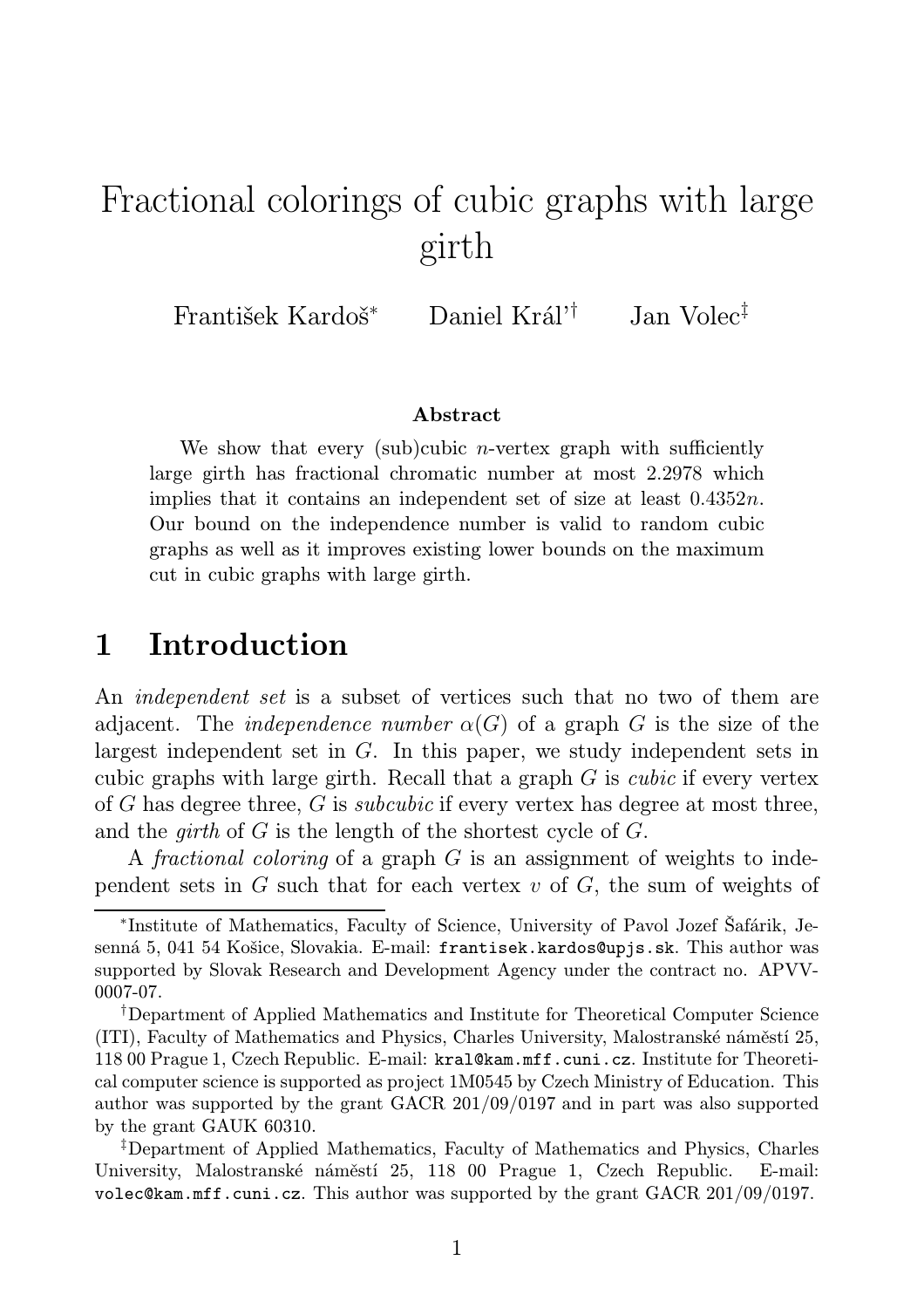the sets containg v is at least one. The *fractional chromatic number*  $c_f(G)$ of G is the minimum sum of weights of independent sets forming a fractional coloring. The main result of this paper asserts that if  $G$  is a cubic graph with sufficiently large girth, then there exists a probability distribution on its independent sets such that each vertex is contained in an independent set drawn based on this distribution with probability at least 0.4352. This implies that every *n*-vertex cubic graph  $G$  with large girth contains an independent set with at least  $0.4352n$  and its fractional chromatic number is at most 2.2978 (to see the latter, consider the probability distribution and assign each independent set I in G a weight equal to  $cp(I)$  where  $p(I)$  is the probability of I and  $c = 1/0.4352$ . In addition, our lower bound on the independence number also translate to random cubic graphs.

Let us now survey previous results in this area. Inspired by Nešetřil's Pentagon Conjecture [9], Hatami and Zhu [2] showed that every cubic graph with sufficiently large girth has fractional chromatic number at most 8/3. For the independence number, Hoppen  $|5|$  showed that every *n*-vertex cubic graph with sufficiently large girth has independence number at least 0.4328*n*; this bound matches an earlier bound of Wormald [11], also independently proven by Frieze and Suen [3], for random cubic graphs. The bound for random cubic graphs was further improved by Duckworth and Zito [1] to 0.4347n, providing an improvement of the bound unchallenged for almost 15 years.

#### 1.1 Random cubic graphs

The independence numbers of random cubic graphs and cubic graphs with large girth are closely related. Here, we consider the model where a random cubic graph is randomly uniformly chosen from all cubic graphs on n vertices.

Any lower bound on the independence number for the class of cubic graphs with large girth is also a lower bound for random cubic graphs. First observe that a lower bound on the independence number for cubic graphs with large girth translates to subcubic graphs with large girth: assume that  $H$  is a subcubic graph with  $m_1$  vertices of degree one and  $m_2$  vertices of degree two. Now consider an  $(2m_1 + m_2)$ -regular graph with high girth and replace each vertex of it with copy of  $H$  in such a way that its edges are incident with vertices of degree one and two in the copies. The obtained graph  $G$  is cubic and has large girth; an application of the lower bound on the independence number for cubic graphs yields that one of the copies of H contains a large independent set, too.

Since a random cubic graph contains asymptotically almost surely only  $o(n)$  cycles shorter than a fixed integer q [10], any lower bound for cubic graphs with large girth also applies to random cubic graphs. Conversely,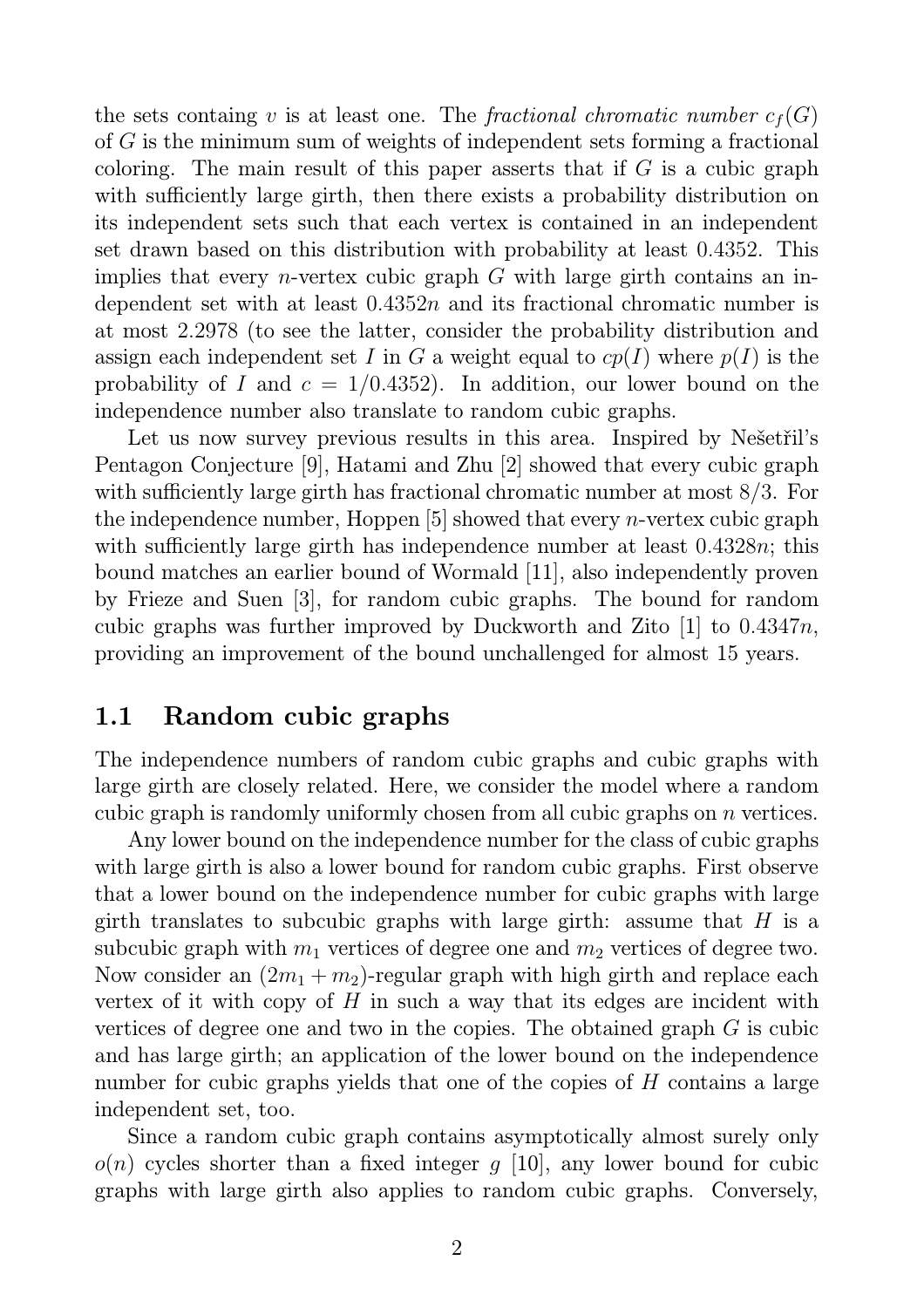Hoppen and Wormald [12] have recently developed a technique for translating lower bounds (obtained in a specific but quite general way) for the independence number of a random cubic graph to cubic graphs with large girth.

In the other direction, any upper bound on the independence number for a random cubic graph also applies to cubic graphs with large girth (just remove few short cycles from a random graph). The currently best upper bound for random cubic graphs with n vertices and thus for cubic graphs with large girth is  $0.455n$  derived by McKay [7]. In [7], McKay mentions that experimental evidence suggests that almost all *n*-vertex cubic graphs contain independent sets of size  $0.439n$ ; newer experiments of McKay [8] then suggests that the lower bound can even be 0.447n.

#### 1.2 Maximum cut

Our results also improve known bounds on the size of the maximum cut in cubic graphs with large girth. A cut of a graph G is the set of edges such that the vertices of G can be partitioned into two subsets A and B and the edges of the cut have one end-vertex in A and the other in B. The maximum cut is a cut with the largest number of edges. It is known that if  $G$  is an  $m$ -edge cubic graph with sufficiently large girth, then its maximum cut has size at least  $6m/7 - o(m)$  [13]. On the other hand, there exist m-edge cubic graphs with large girth with the maximum cut of size at most 0.9351. This result was first announced by McKay [6], the proof can be found in [4].

If G has an independent set of size  $\alpha$ , then it also has a cut of size  $3\alpha$  (put the independent set on one side and all the other vertices on the other side). So, if G is a cubic graph with n vertices and  $m = 3n/2$  edges and the girth of G is sufficiently large, then it has a cut of size at least  $3.0.4352n = 0.8704m$ . Let us remark that this bound can be further improved to 0.8834m by considering a randomized procedure tuned up for producing a cut of large size. Since we focus on independent sets in cubic graphs with large girth in this paper, we omit details how the improved bound can be obtained.

## 2 Structure of the proof

Our proof is inspired by the proof of Hoppen from [5]. We develop a procedure for obtaining a random independent set in a cubic graph with large girth. Our main result is thus the following.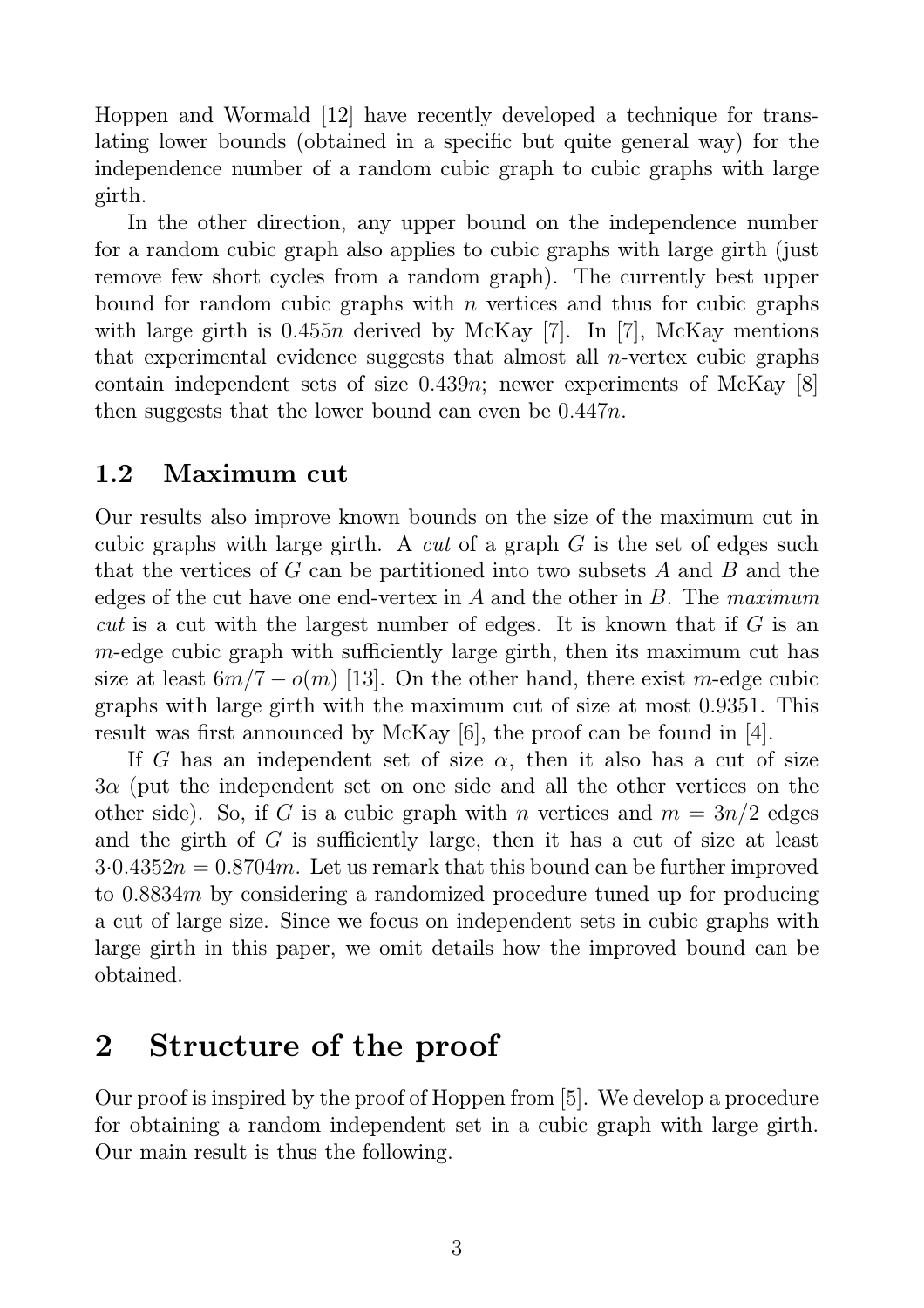**Theorem 1.** There exists  $q > 0$  such that for every cubic graph G with girth at least g, there is a probability distribution such that each vertex is contained in an independent set drawn according to this distribution with probability at least 0.4352.

We describe our procedure for obtaining a random independent set in a cubic graph in Section 3. To analyze its performance, we first focus on its behavior for infinite cubic trees in Section 4. The core of our analysis is the independence lemma (Lemma 6) which is used to simplify the recurrence relation appearing in the analysis. We then show that the procedure can be modified for cubic graphs with sufficiently large girth while keeping its performance. The actual performance of our randomized procedure is based on solving the derived recurrences numerically.

As we have explained in Section 1, Theorem 1 has the following three corollaries.

**Corollary 2.** There exists  $q > 0$  such that every n-vertex subcubic graph with girth at least g contains an independent set of size at least 0.4352n.

**Corollary 3.** There exists  $q > 0$  such that every cubic graph with girth at least g has the fractional chromatic number at most 2.2978.

**Corollary 4.** There exists  $q > 0$  such that every cubic graph G with girth at least g has a cut containing at least 0.8704m edges where m is the total number of edges of G.

## 3 Description of the randomized procedure

The procedure for creating a random independent set is parametrized by three numbers: the number K of its rounds and probabilites  $p_1$  and  $p_2$ .

Throughout the procedure, vertices of the input graph have one of the three colors: white, blue and red. At the beginning, all vertices are white. In each round, some of the white vertices are recolored in such a way that red vertices always form an independent set and all vertices adjacent to red vertices as well as some of other vertices (see details below) are blue. All other vertices of the input graph are white. Red and blue vertices are never again recolored during the procedure. Because of this, when we talk of a degree of a vertex, we mean the number of its white neighbors. Observe that the neighbors of a white vertex that are not white must be blue.

The first round of the procedure is special and differ from the other rounds. As we have already said, at the very beginning, all vertices of the input graph are white. In the first round, we randomly and independently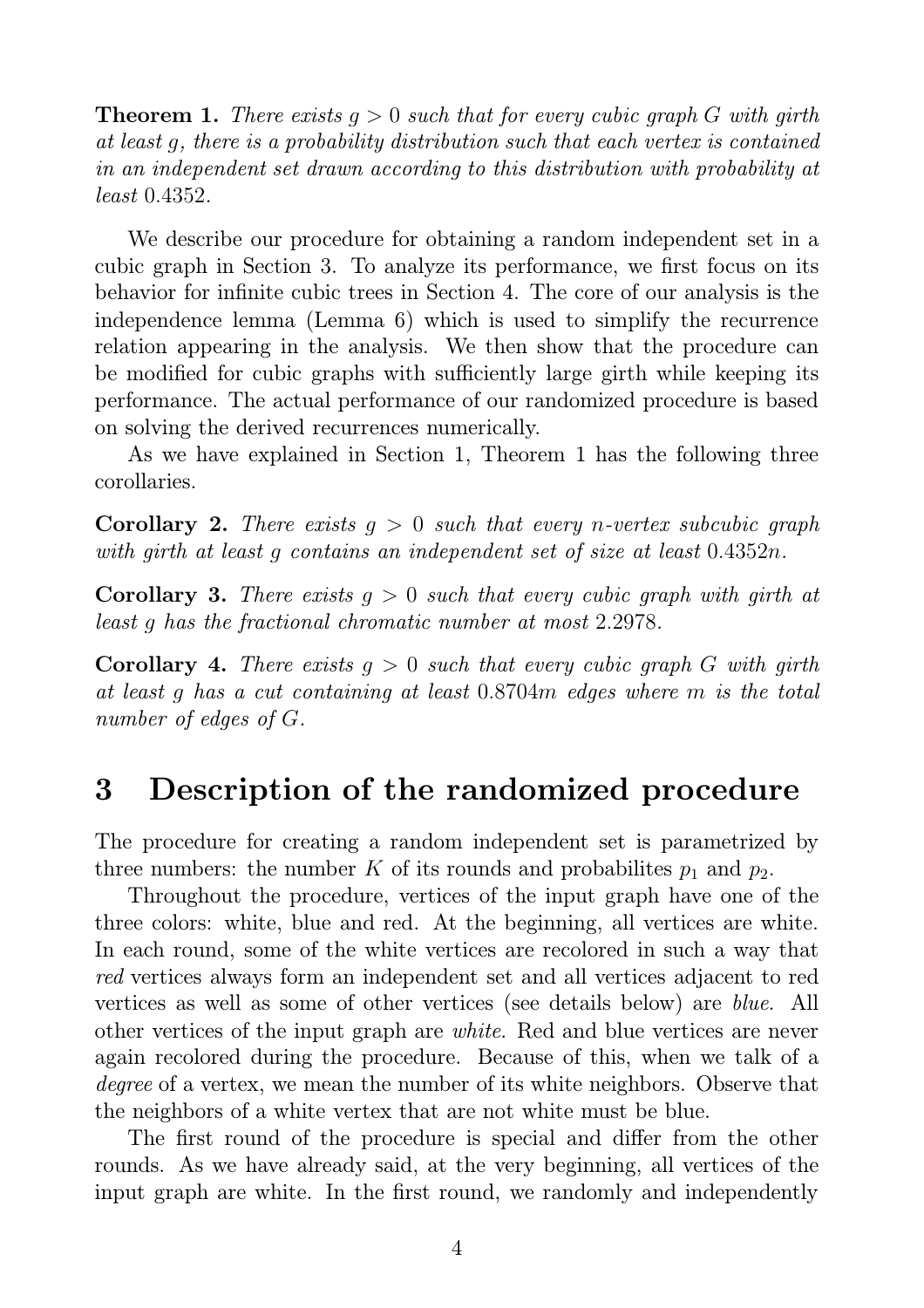with probability  $p_1$  mark some vertices as active. Active vertices with no active neighbor become red and vertices with at least one active neighbor become blue. In particular, if two adjacent vertices are active, they both become blue (as well as their neighbors). At this point, we should note that the probabilty  $p_1$  will be very small.

In the second and the remaining rounds, we first color all white vertices of degree zero by red. We then consider all paths formed by white vertices with end vertices of degree one or three and with all inner vertices of degree two. Based on the degrees of their end vertices, we refer to these paths as paths of type  $1 \leftrightarrow 1$ ,  $1 \leftrightarrow 3$  or  $3 \leftrightarrow 3$ . Note that these paths can have no inner vertices. Each vertex of degree two is now activated with probability  $p_2$  independently of all other vertices.

For each path of type  $1 \leftrightarrow 3$ , we color the end vertex of degree one with red and we then color all the inner vertices with red and blue in the alternating way. If the neighbor of the end vertex of degree three becomes red, we also color the end vertex of degree three with blue. In other words, we color the end vertex of degree three by blue if the path has an odd length. For a path of type  $1 \leftrightarrow 1$ , we choose randomly one of its end vertices, color it red and color all the remaining vertices of the path with red and blue in the alternating way. We refer to the choosen end vertex as the beginning of this path. Note that the facts whether and which vertices of degree two on the paths of type  $1 \leftrightarrow 1$  or  $1 \leftrightarrow 3$  are activated do not influence the above procedure.

Paths of type  $3 \leftrightarrow 3$  are processed as follows. A path of type  $3 \leftrightarrow 3$  becomes active if at least one of its inner vertices is activated, i.e., a path of length  $\ell$  is active with probability  $1-(1-p_2)^{\ell-1}$ . Note that paths with no inner vertices, i.e., edges between two vertices of degree three, are never active. For each active path, flip the fair coin to select one of its end vertices of degree three, color this vertex by blue and its neighbor on the path by red. The remaining inner vertices of the path are colored with red and blue in the alternating way. Again we refer to the choosen end vertex as the beginning of this path. The other end vertex of degree three is colored blue if its neighbor on the path becomes red, i.e., if the path has an even length.

Note that a vertex that has degree three at the beginning of the round cannot become red during the round but it can become blue because of several different paths ending at it.

### 4 Analysis for infinite cubic trees

Let us start with introducing some notation used in the analysis. For any edge uv of a cubic graph G,  $T_{u,v}$  is the component of  $G - v$  containing the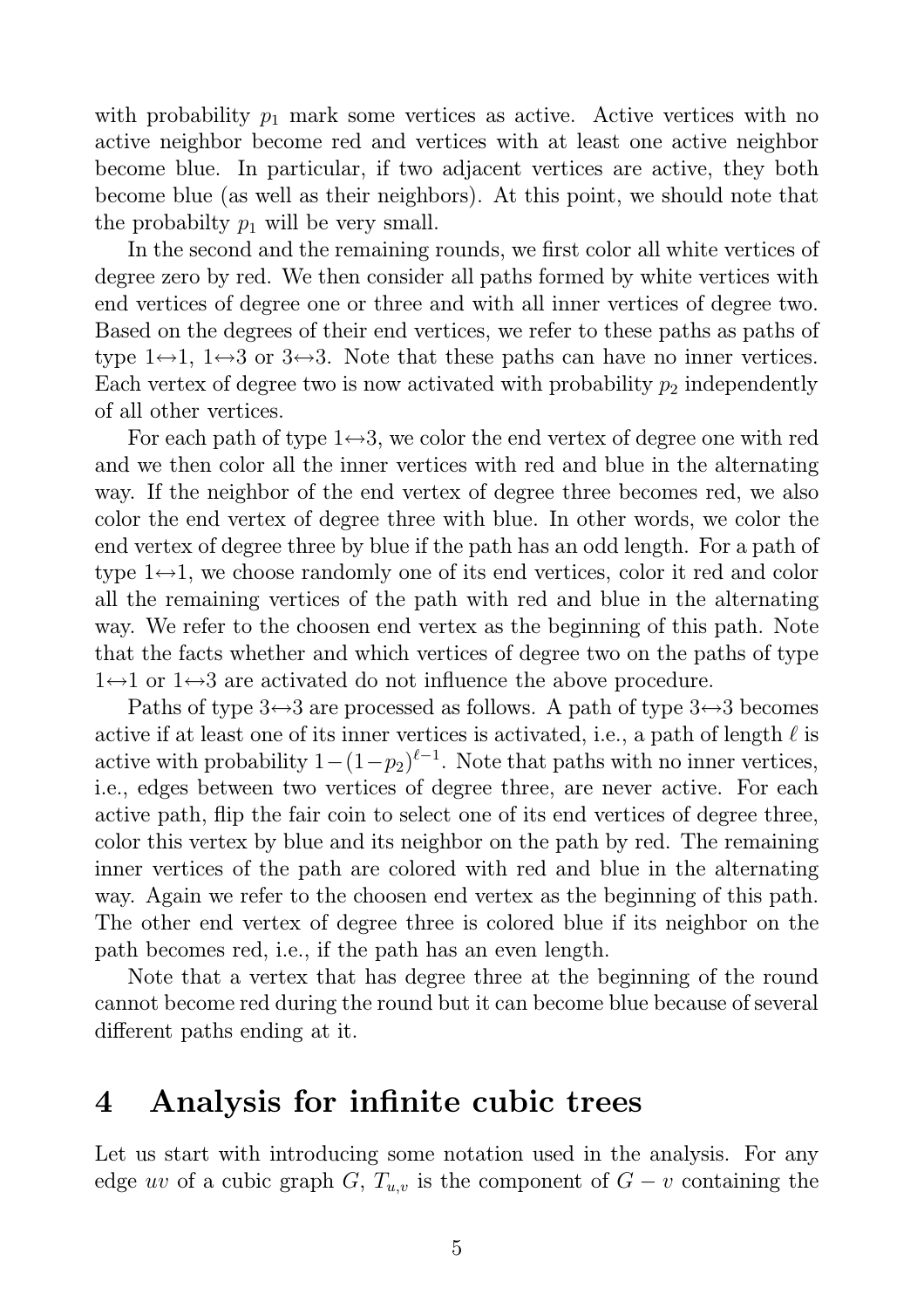vertex u; we sometimes refer to u as to the root of  $T_{u,v}$ . If G is the infinite cubic tree, then it is a union of  $T_{u,v}, T_{v,u}$  and the edge uv. The subgraph of  $T_{u,v}$  induced by vertices at distance at most d from u is denoted by  $T_{u,v}^d$ . Observe that if the girth of G is larger than  $2d+1$ , all the subgraphs  $T_u^d$  $u, v$ are isomorphic to the same rooted tree  $\mathcal{T}^d$  of depth d. The infinite rooted tree with the root of degree two and all inner vertices of degree three will be denoted as  $T^{\infty}$ .

Since any automorphism of the cubic tree yields an automorphism of the probability space of the vertex colorings constructed by our procedure, the probability that a vertex u has a fixed color after k rounds does not depend on the choice of u. Hence, we can use  $w_k$ ,  $b_k$  and  $r_k$  to denote a probability that a fixed vertex of the infinite cubic tree is white, blue and red, respectively, after k rounds. Similarly,  $w_k^i$  denotes the probability that a fixed vertex has degree i after k rounds conditioned by the event that it is white after k rounds, i.e., the probability that a fixed vertex white and has degree two after k rounds is  $w_k \cdot w_k^2$  $\frac{2}{k}$ .

The sets of white, blue and red vertices after  $k$  rounds of the randomized procedure described in Section 3 will be denoted by  $W_k$ ,  $B_k$  and  $R_k$ , respectively. Similarly,  $W_k^i$  denotes the set of white vertices with degree i after k rounds, i.e.,  $W_k = W_k^0 \cup W_k^1 \cup W_k^2 \cup W_k^3$ . Finally,  $c_k(T_{u,v})$  denotes the coloring of  $T_{u,v}$  and  $c_k$   $(T_{u,v}^d)$  the coloring of  $T_{u,v}^d$  after k rounds. The set  $\mathcal{C}_k^d$  will consist of all possible colorings  $\gamma$  of  $\mathcal{T}^d$  such that the probability of  $c_k(T_{u,v}^d) = \gamma$  is non-zero in the infinite cubic tree (note that this probability does not depend on the edge  $uv$ ) and such that the root of  $\mathcal{T}^d$  is colored white. We extend this notation and use  $\mathcal{C}_k^{\infty}$  $\int_{k}^{\infty}$  to denote all such colorings of  $T^{\infty}$ .

Since the infinite cubic tree is strongly edge-transitive, we conclude that the probability that  $T_{u,v}$  has a given coloring from  $\mathcal{C}_k^{\infty}$  $\kappa$ <sup> $\infty$ </sup> after *k* rounds does not depend on the choice of  $uv$ . Similarly, the probability that both  $u$  and v are white after k rounds does not depend on the choice of the edge  $uv$ . To simplify our notation, this event is denoted by  $uv \subseteq W_k$ . Finally, the probability that u has degree  $i \in \{1,2,3\}$  after k rounds conditioned by  $uv \subseteq W_k$  does also not depend on the choice of the edge uv. This probability is denoted by  $q_k^i$  $\frac{i}{k}$ .

#### 4.1 Independence lemma

We now show that the probability that both the vertices of an edge uv are white after k rounds can be computed as a product of two probabilities. This will be crucial in the proof of the Independence Lemma. To be able to state the next lemma, we need to introduce additional notation. The probability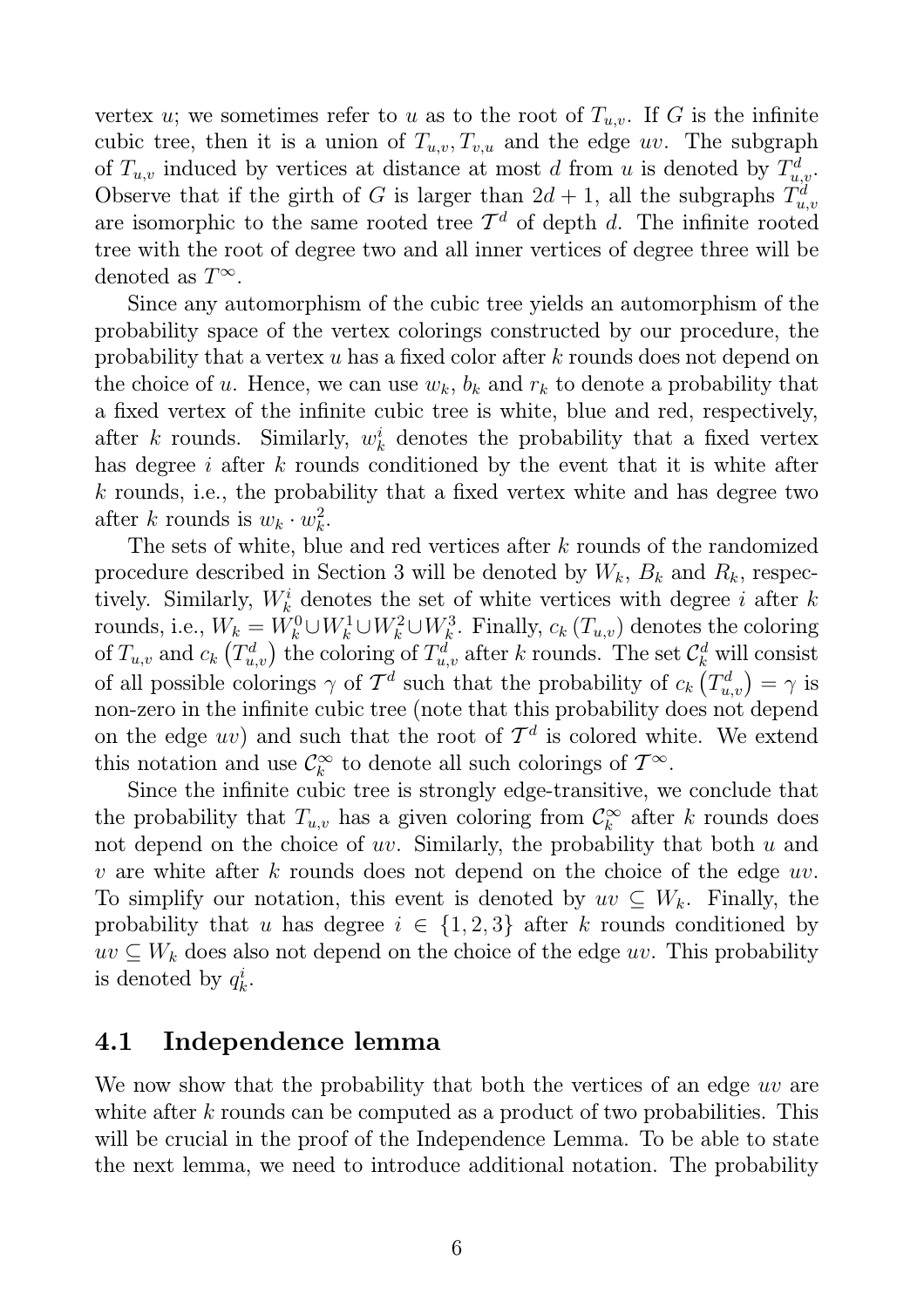$P_k(u, v, \gamma)$  for  $\gamma \in C_{k-1}^{\infty}$  is the probability that

 $\mathbf{P}[u \text{ stays white regarding } T_{u,v} \mid c_{k-1} (T_{u,v}) = \gamma \wedge v \in W_{k-1}]$ 

where the phrase "u stays white regarding  $T_{u,v}$ " means

- if  $k = 1$ , that neither u nor a neighbor of it in  $T_{u,v}$  is active, and
- if  $k > 1$ , that neither
	- u has degree one after  $k-1$  rounds,
	- $u$  has degree two after  $k-1$  rounds and the path formed by vertices of degree two in  $T_{u,v}$  ends at a vertex of degree one,
	- $u$  has degree two after  $k − 1$  rounds, the path formed by vertices of degree two in  $T_{u,v}$  ends at a vertex of degree three and at least one of the vertices of degree two on this path is activated, nor
	- $u$  has degree three after  $k − 1$  rounds and is colored blue because of a path of type  $1 \leftrightarrow 3$  or  $3 \leftrightarrow 3$  fully contained in  $T_{u,v}$ .

Informally, this phrase represents that there is no reason for  $u$  not to stay white based on the coloring of  $T_{u,v}$  and vertices in  $T_{u,v}$  activated in the k-th round.

Lemma 5. Consider the randomized procedure for the infinite cubic tree. Let k be an integer, uv an edge of the tree and  $\gamma_u$  and  $\gamma_v$  two colorings from  $\mathcal{C}^{\infty}_{k-}$  $\sum_{k=1}^{\infty}$ . The probability

$$
\mathbf{P}\left[uv \subseteq W_k \mid c_{k-1}\left(T_{u,v}\right) = \gamma_u \wedge c_{k-1}\left(T_{v,u}\right) = \gamma_v\right],\tag{1}
$$

i.e., the probability that both u and v are white after k rounds conditioned by  $c_{k-1} (T_{u,v}) = \gamma_u$  and  $c_{k-1} (T_{v,u}) = \gamma_v$ , is equal to

$$
P_k(u, v, \gamma_u) \cdot P_k(v, u, \gamma_v) \ .
$$

*Proof.* We distinguish the cases  $k = 1$  and  $k > 1$ . If  $k = 1, \mathcal{C}_0^{\infty}$  $\int_0^\infty$  contains a single coloring  $\gamma_0$  where all vertices are white. Hence, the probability (1) is  $\mathbf{P}\left[ uv \subseteq W_1 \mid c_{k-1}(T_{u,v}) = \gamma_0 \wedge c_{k-1}(T_{v,u}) = \gamma_0 \right]$  and it is equal to  $\mathbf{P}\left[ uv \subseteq$  $W_1 = (1 - p_1)^6$ . On the other hand,  $P_1(u, v, \gamma_0) = P_1(v, u, \gamma_0) = (1 - p_1)^3$ . The assertion of the lemma follows.

Suppose that  $k > 1$ . Note that the colorings  $\gamma_u$  and  $\gamma_v$  completely determine the coloring after  $k-1$  rounds. If u has degree one after  $k-1$ rounds, then (1) is zero as well as  $P_k(u, v, \gamma_u) = 0$ . If u has degree two and lie on a path of type  $1 \leftrightarrow 1$  or  $1 \leftrightarrow 3$ , then (1) is zero and  $P_k(u, v, \gamma_u) = 0$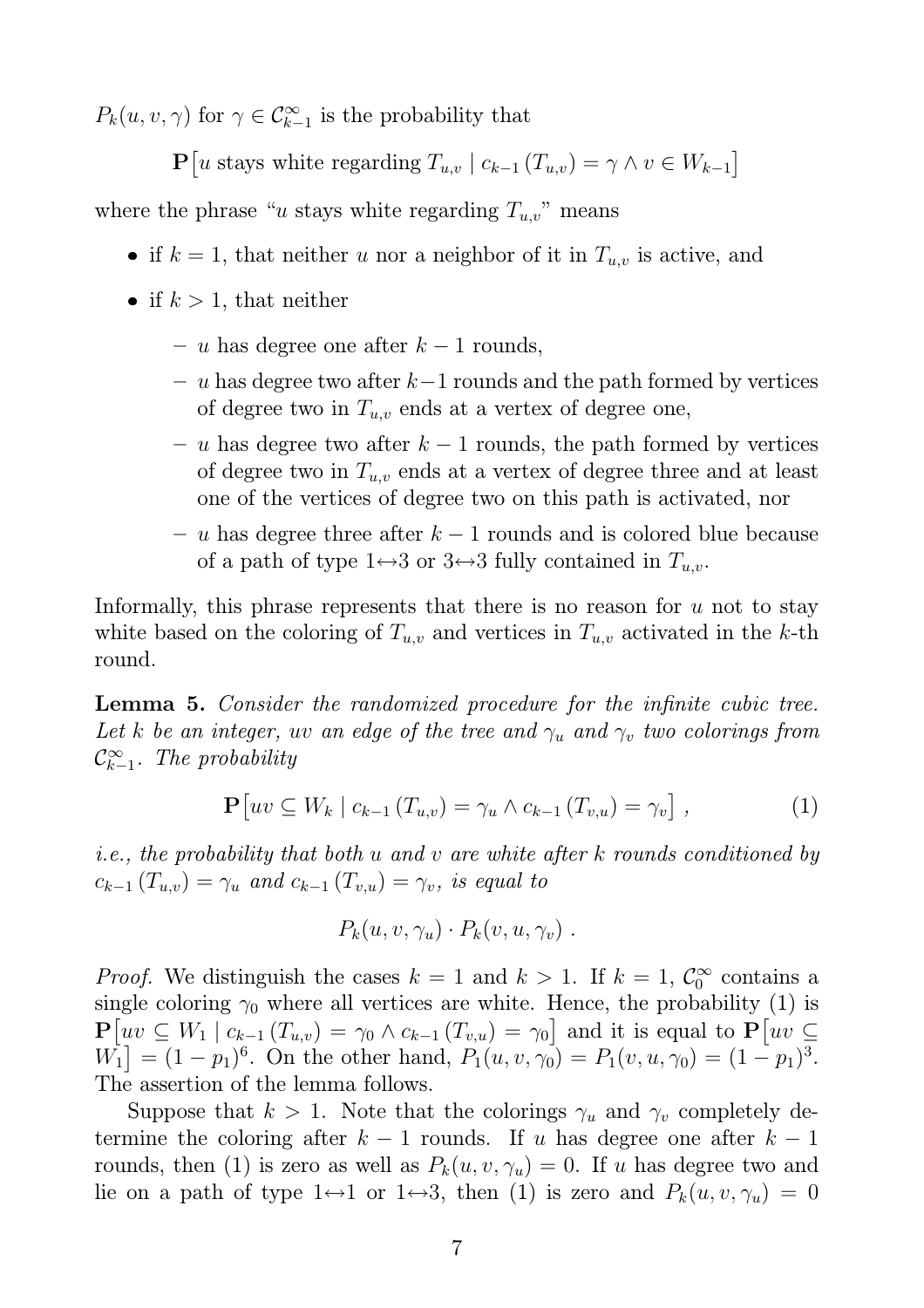or  $P_k(v, u, \gamma_v) = 0$  depending which of the trees  $T_{u,v}$  and  $T_{v,u}$  contains the vertex of degree one. If u has degree two and lie on a path of type  $3 \leftrightarrow 3$  of length  $\ell$ , then (1) is equal to  $(1 - p_2)^{\ell-1}$ . Let  $\ell_1$  and  $\ell_2$  be the number of vertices of degree two on this path in  $T_{u,v}$  and  $T_{v,u}$ , respectively. Observe that  $\ell_1 + \ell_2 = \ell - 1$ . Since  $P_k(u, v, \gamma_u) = (1 - p_2)^{\ell_1}$  and  $P_k(v, u, \gamma_v) = (1 - p_2)^{\ell_2}$ , the claimed equality holds.

Hence, we can now assume that the degree of  $u$  is three. Similarly, the degree of  $v$  is three. Note that  $u$  can only become blue and only because of an active path of type  $3 \leftrightarrow 3$  ending at u. This happens with probability  $1 - P_k(u, v, \gamma_u)$ . Similarly, v becomes blue with probability  $1 - P_k(v, u, \gamma_v)$ . Since the event that u becomes blue and v becomes blue conditioned by  $c_{k-1}(T_{u,v}) = \gamma_u$  and  $c_{k-1}(T_{v,u}) = \gamma_v$  are independent, it follows that (1) is also equal to  $P_k(u, v, \gamma_u) \cdot P_k(v, u, \gamma_v)$  in this case. ⊔

Lemma 5 plays a crucial role in the Independence Lemma, which we now prove. Its proof enlights how we designed our randomized procedure.

Lemma 6 (Independence Lemma). Consider the randomized procedure for the infinite cubic tree. Let k be an integer, uv an edge of the tree and  $\Gamma_u$  and  $\Gamma_v$  two measurable subsets of  $\mathcal{C}^{\infty}_{k-1}$  $\sum_{k=1}^{\infty}$ . Conditioned by the event  $uv \subseteq W_k$ , the events that  $c_k(T_{u,v}) \in \Gamma_u$  and  $c_k(T_{v,u}) \in \Gamma_v$  are independent. In other words,

$$
\mathbf{P}\left[c_k(T_{u,v}) \in \Gamma_u \mid uv \subseteq W_k\right] = \mathbf{P}\left[c_k(T_{u,v}) \in \Gamma_u \mid uv \subseteq W_k \wedge c_k(T_{v,u}) \in \Gamma_v\right].
$$

*Proof.* The proof proceeds by induction on k. If  $k = 1$ , the event  $uv \subseteq W_1$ implies that neither u, v nor their neighbors is active during the first round. Conditioned by this, the other vertices of the infinite cubic tree marked active with probability  $p_1$  randomly and independently. The result of the marking in  $T_{u,v}$  fully determine the coloring of the vertices of  $T_{u,v}$  and is independent of the marking and coloring of  $T_{v,u}$ . Hence, the claim follows.

Assume that  $k > 1$ . Fix subsets  $\Gamma_u$  and  $\Gamma_v$ . We aim at showing that the probabilities

$$
\mathbf{P}\left[c_k\left(T_{u,v}\right) \in \Gamma_u \mid uv \subseteq W_k\right] \tag{2}
$$

and

$$
\mathbf{P}\left[c_k\left(T_{u,v}\right) \in \Gamma_u \mid u \in W_k \land c_k\left(T_{v,u}\right) \in \Gamma_v\right]
$$
\n
$$
(3)
$$

are equal.

The definition of the conditional probability and the fact that  $P|uv \subseteq$  $W_{k-1}|uv \subseteq W_k] = 1$  yield that (2) is equal to

$$
\frac{\mathbf{P}\left[c_k\left(T_{u,v}\right) \in \Gamma_u \land v \in W_k \mid uv \subseteq W_{k-1}\right]}{\mathbf{P}\left[uv \subseteq W_k \mid uv \subseteq W_{k-1}\right]} \tag{4}
$$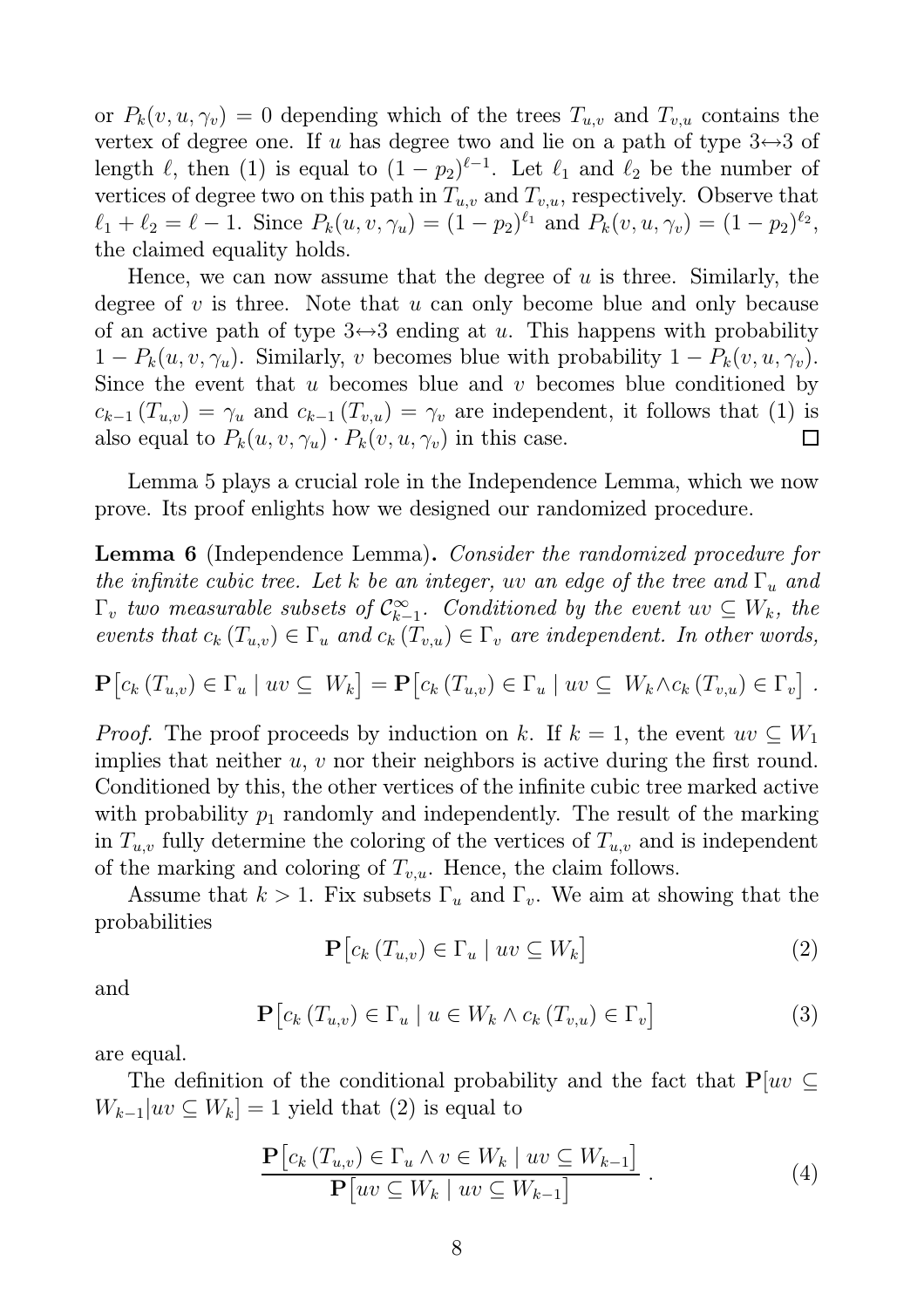By the induction, for any two subsets  $\Gamma'_u$  and  $\Gamma'_v$  $'_{v}$  from  $C_{k-}^{\infty}$  $\sum_{k=1}^{\infty}$ , the probabilities  $\mathbf{P}[c_{k-1}(T_{v,u}) \in \Gamma'_v]$  $'_{v}$  |  $u \in W_{k-1} \wedge c_{k-1} (T_{u,v}) \in \Gamma'_{v}$  $\mathbf{F}_{u}$  and  $\mathbf{P}\left[c_{k-1}\left(T_{v,u}\right)\in\mathbb{R}\right]$  $\Gamma_i'$  $V_v \mid uv \subseteq W_{k-1}$  are the same. Hence, the numerator of (4) is equal to the following:

$$
\int_{\gamma'_u, \gamma'_v \in C_{k-1}^{\infty}} \mathbf{P}[uv \subseteq W_k \mid c_{k-1} (T_{u,v}) = \gamma'_u \wedge c_{k-1} (T_{v,u}) = \gamma'_v] \times \n\mathbf{P}[c_k (T_{u,v}) \in \Gamma_u \mid uv \subseteq W_k \wedge c_{k-1} (T_{u,v}) = \gamma'_u \wedge c_{k-1} (T_{v,u}) = \gamma'_v] \n\mathbf{d}\mathbf{P}[c_{k-1} (T_{u,v}) = \gamma'_u \mid uv \subseteq W_{k-1}] \mathbf{d}\mathbf{P}[c_{k-1} (T_{v,u}) = \gamma'_v \mid uv \subseteq W_{k-1}].
$$

Observe that when conditioning by  $uv \subseteq W_k$ , the event  $c_k(T_{u,v}) \in \Gamma_u$  is independent of  $c_{k-1}$   $(T_{v,u}) = \gamma'_v$  $v'$ . Hence, the double sum can be rewritten to

$$
\int_{\gamma'_u, \gamma'_v \in C_{k-1}^{\infty}} \mathbf{P}[uv \subseteq W_k | c_{k-1} (T_{u,v}) = \gamma'_u \wedge c_{k-1} (T_{v,u}) = \gamma'_v] \times \n\mathbf{P}[c_k (T_{u,v}) \in \Gamma_u | uv \subseteq W_k \wedge c_{k-1} (T_{u,v}) = \gamma'_u] \n\mathbf{d}\mathbf{P}[c_{k-1} (T_{u,v}) = \gamma'_u | uv \subseteq W_{k-1}] \mathbf{d}\mathbf{P}[c_{k-1} (T_{v,u}) = \gamma'_v | uv \subseteq W_{k-1}].
$$

An application of Lemma 5 then yields that the double sum is equal to

$$
\int_{\gamma'_u,\gamma'_v \in C_{k-1}^{\infty}} P_k(u,v,\gamma'_u) \cdot P_k(v,u,\gamma'_v) \cdot \mathbf{P}\big[c_k(T_{u,v}) = \gamma_u \mid uv \subseteq W_k \wedge c_{k-1}(T_{u,v}) = \gamma'_u\big]
$$
  

$$
\mathbf{d}\mathbf{P}\big[c_{k-1}(T_{u,v}) = \gamma'_u \mid uv \subseteq W_{k-1}\big] \mathbf{d}\mathbf{P}\big[c_{k-1}(T_{v,u}) = \gamma'_v \mid uv \subseteq W_{k-1}\big].
$$

Regrouping the terms containing  $\gamma'_u$  only and  $\gamma'_v$  only, we obtain that the numerator of (4) is equal to

$$
\left(\int_{\gamma'_u \in C_{k-1}^{\infty}} P_k(u, v, \gamma_u) \times \mathbf{P}\big[c_k(T_{u,v}) \in \Gamma_u \mid uv \subseteq W_k \wedge c_{k-1}(T_{u,v}) = \gamma'_u\big] \right)
$$
  

$$
\mathbf{d}\mathbf{P}\big[c_{k-1}(T_{u,v}) = \gamma'_u \mid uv \subseteq W_{k-1}\big]\bigg) \times
$$
  

$$
\left(\int_{\gamma'_v \in C_{k-1}^{\infty}} P_k(v, u, \gamma_v) \mathbf{d}\mathbf{P}\big[c_{k-1}(T_{v,u}) = \gamma'_v \mid uv \subseteq W_{k-1}\big]\right).
$$

Along the same lines, the denominator of (4) can be expressed as

$$
\left(\int_{\gamma'_u \in C_{k-1}^{\infty}} P_k(u, v, \gamma_u) d\mathbf{P} \left[c_{k-1} (T_{u,v}) = \gamma'_u \mid uv \subseteq W_{k-1}\right]\right) \times \left(\int_{\gamma'_v \in C_{k-1}^{\infty}} P_k(v, u, \gamma_v) d\mathbf{P} \left[c_{k-1} (T_{v,u}) = \gamma'_v \mid uv \subseteq W_{k-1}\right]\right).
$$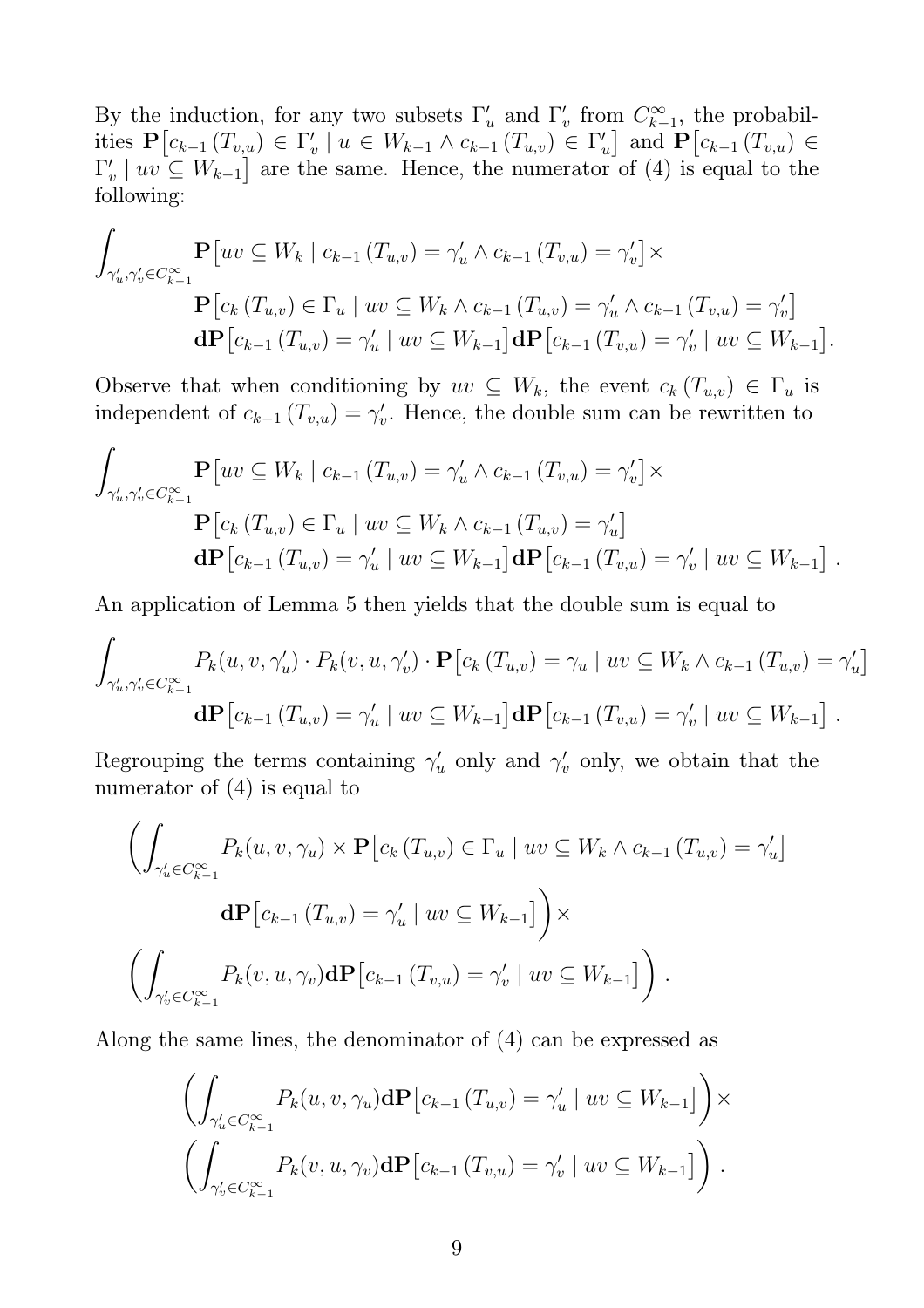Cancelling out the integral over  $\gamma'_v$  which is the same in the numerator and the denominator of  $(4)$ , we obtain that  $(2)$  is equal to

$$
\frac{\int_{\gamma'_u \in C_{k-1}^{\infty}} P_k(u, v, \gamma'_u) \mathbf{P}[c_k(T_{u,v}) \in \Gamma_u | uv \subseteq W_k \land c_{k-1}(T_{u,v}) = \gamma'_u] \mathbf{d} \mathbf{P}[c_{k-1}(T_{u,v}) = \gamma'_u | uv \subseteq W_{k-1}]}{\int_{\gamma'_u \in C_{k-1}^{\infty}} P_k(u, v, \gamma'_u) \mathbf{d} \mathbf{P}[c_{k-1}(T_{u,v}) = \gamma'_u | uv \subseteq W_{k-1}]}
$$
\n(5)

The same trimming is applied to (3). First, the probability (3) is expressed as

$$
\frac{\mathbf{P}\left[c_k\left(T_{u,v}\right) \in \Gamma_u \land c_k\left(T_{v,u}\right) \in \Gamma_v \mid uv \subseteq W_{k-1}\right]}{\mathbf{P}\left[u \in W_k \land c_k\left(T_{v,u}\right) \in \Gamma_v \mid uv \subseteq W_{k-1}\right]} \ . \tag{6}
$$

The numerator of (6) is then expanded to

$$
\left(\int_{\gamma'_u \in C_{k-1}^{\infty}} P_k(u, v, \gamma'_u) \mathbf{P} \left[c_k(T_{u,v}) \in \Gamma_u \mid uv \subseteq W_k \land c_{k-1}(T_{u,v}) = \gamma'_u\right] \mathbf{d}\mathbf{P} \left[c_{k-1}(T_{u,v}) = \gamma'_u \mid uv \subseteq W_{k-1}\right] \right) \times
$$
\n
$$
\left(\int_{\gamma'_v \in C_{k-1}^{\infty}} \mathbf{P} \left[c_k(T_{v,u}) \in \Gamma_v \mid uv \subseteq W_k \land c_{k-1}(T_{v,u}) = \gamma'_v \cdot P_k(v, u, \gamma'_v)\right] \mathbf{d}\mathbf{P} \left[c_{k-1}(T_{v,u}) = \gamma'_v \mid uv \subseteq W_{k-1}\right] \right)
$$

and the denominator of (3) is expanded to

$$
\left(\int_{\gamma'_u \in C_{k-1}^{\infty}} P_k(u, v, \gamma'_u) d\mathbf{P} \left[c_{k-1} (T_{u,v}) = \gamma'_u \mid uv \subseteq W_{k-1}\right]\right) \times
$$
\n
$$
\left(\int_{\gamma'_v \in C_{k-1}^{\infty}} \mathbf{P} \left[c_k (T_{v,u}) \in \Gamma_v \mid uv \subseteq W_k \wedge c_{k-1} (T_{v,u}) = \gamma'_v \cdot P_k(v, u, \gamma'_v)\right]
$$
\n
$$
d\mathbf{P} \left[c_{k-1} (T_{v,u}) = \gamma'_v \mid uv \subseteq W_{k-1}\right]\right).
$$

We obtain (5) by cancelling out the integrals over  $\gamma'_{i}$  $v'$ . The proof is now finished.  $\Box$ 

#### 4.2 Recurrence relations

We now derive recurence relations for the probabilities describing the behavior of the randomized procedure. We show how to compute the probabilities after  $(k+1)$  rounds only from the probabilities after k rounds.

Recall that  $w_k^i$  $\frac{i}{k}$  is the probability that a fixed vertex u has degree i after  $k$  rounds conditioned by the event that  $u$  is white after  $k$  rounds. Also recall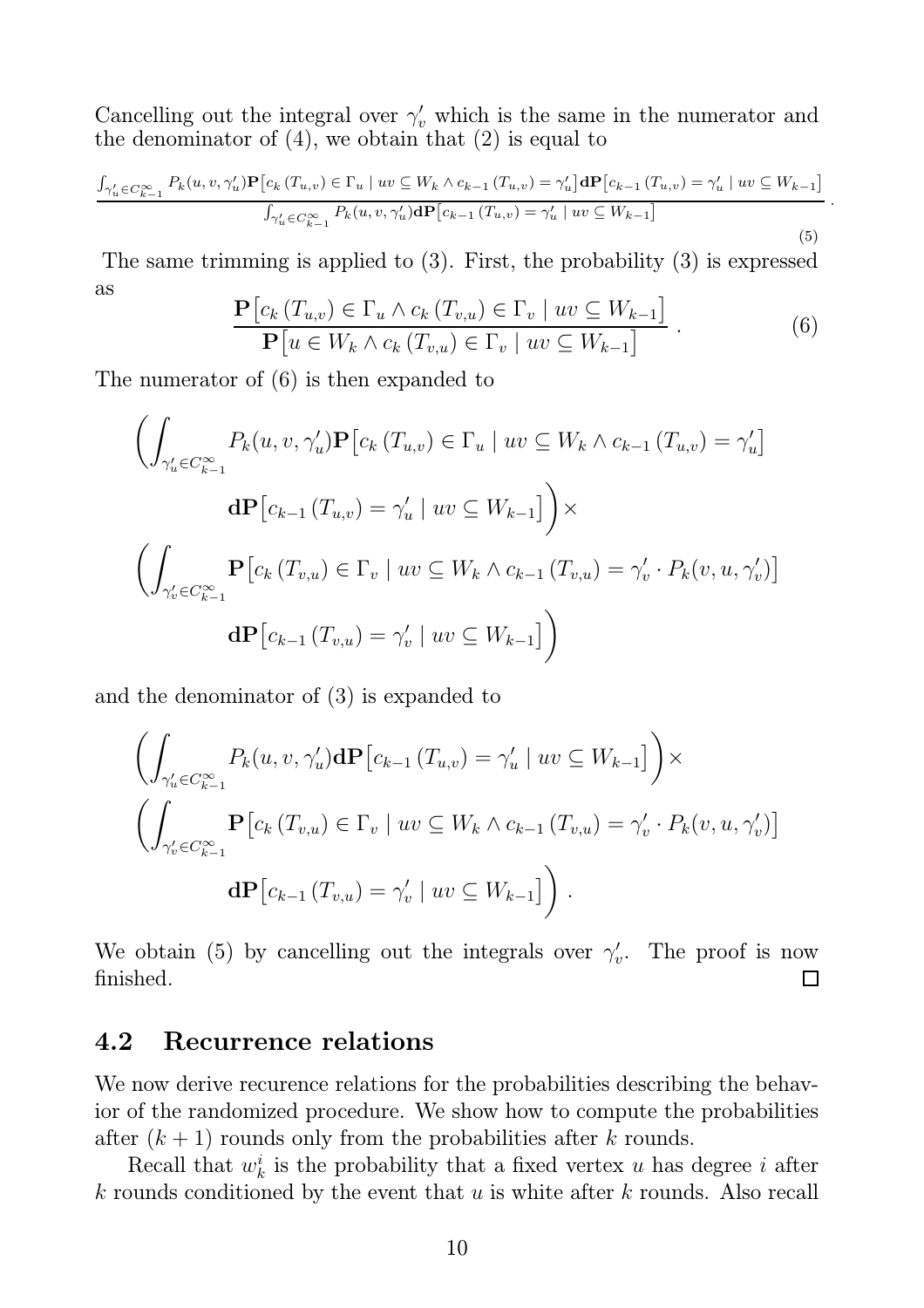that  $q_k^i$  $\mu_k^i$  is the probability that a fixed vertex u with a fixed neighbor v has degree i after  $k$  rounds conditioned by the event that both  $u$  and  $v$  are white after k rounds, i.e.,  $uv \subseteq W_k$ . Finally,  $w_k, r_k$  and  $b_k$  are probabilities that a fixed vertex is white, red and blue, respectively, after k rounds.

If u is white, the *white subtree* of  $T_{u,v}$  is the maximal subtree containing  $u$  and white vertices only. We claim that the probability that the white subtree of  $T_{u,v}$  is isomorphic to a tree in a given subset  $\mathcal{T}_0$  after k rounds, conditioned by the event that both  $u$  and  $v$  are white after  $k$  rounds, can be computed from the values of  $q_k^i$  $\mathbf{k}$  only. Indeed, if  $T_0 \in \mathcal{T}_0$ , the probability that v has degree i as in  $T_0$  is  $q_k^i$  $\frac{i}{k}$ . Now, if the degree of v is i as in  $T_0$  and z is a neighbor of v, the values of  $q_k^i$  $\frac{i}{k}$  again determine the probability that the degree of z is as in  $T_0$ . By Lemma 6, the probabilities that v and z have certain degrees, conditioned by the event that they are both white, are independent. Inductively, we can proceed with other vertices of  $T_0$ . Applying standard probability arguments, we see that the values of  $q_k^i$  $\frac{i}{k}$  fully determine the probability that the white subtree of  $T_{u,v}$  after k rounds is isomorphic to a tree in  $\mathcal{T}_0$ .

After the first round, the probabilities  $w_k, r_k, b_k$  and  $q_k^i$  $k, i \in \{0, 1, 2, 3\},\$ are the following.

$$
b_1 = 1 - (1 - p_1)^3
$$
  
\n
$$
r_1 = p_1 (1 - b_1) = p_1 (1 - p_1)^3
$$
  
\n
$$
w_1 = 1 - b_1 - r_1
$$
  
\n
$$
q_1^3 = (1 - p_1)^6
$$
  
\n
$$
w_1^2 = 3 \cdot (1 - p_1)^4 (1 - (1 - p_1)^2)
$$
  
\n
$$
q_1^3 = (1 - p_1)^4
$$
  
\n
$$
w_1^1 = 3 \cdot (1 - p_1)^2 (1 - (1 - p_1)^2)^2
$$
  
\n
$$
q_1^2 = 2 \cdot (1 - p_1)^2 (1 - (1 - p_1)^2)
$$
  
\n
$$
w_1^0 = (1 - (1 - p_1)^2)^3
$$

A vertex becomes blue if at least one of its neighbors is active and it becomes red if it is active and none of its neighbors is also active. Otherwise, a vertex stays white. This leads to the formulas above.

To derive formulas for the probabilities  $w_k, r_k, b_k$  and  $q_k^i$  $\frac{i}{k}$  for  $k \geq 2$ , we introduce additional notation. The recurrence relations can be expressed using  $q_k^i$  $\mu_k^i$  only, but additional notation will help us to simplify expressions appearing in our analysis. For a given edge uv of the infinite tree, let  $P_k^{-1}$ k is the probability that the white subtree of  $T_{u,v}$  contains a path from u to a vertex of degree one with all inner vertices of degree two after k rounds conditioned by the event  $uv \subseteq W_k$ . Note that such a path may end at v.  $P_k^{E\rightarrow 1}$  $R_k^{E\rightarrow 1}$  and  $P_k^{O\rightarrow 1}$  $k^{O \rightarrow 1}$  are probabilities that the length of such a path is even or odd, respectively. Analogously,  $P_k^{\rightarrow 3}$  $P_k^{\to 3}$ ,  $P_k^{E\to 3}$  $k^{E\rightarrow 3}$  and  $P_k^{O\rightarrow 3}$  $\int_k^{Q \to 3}$  are probabilities that the white subtree of  $T_{u,v}$  contains a path, an even path and an odd path,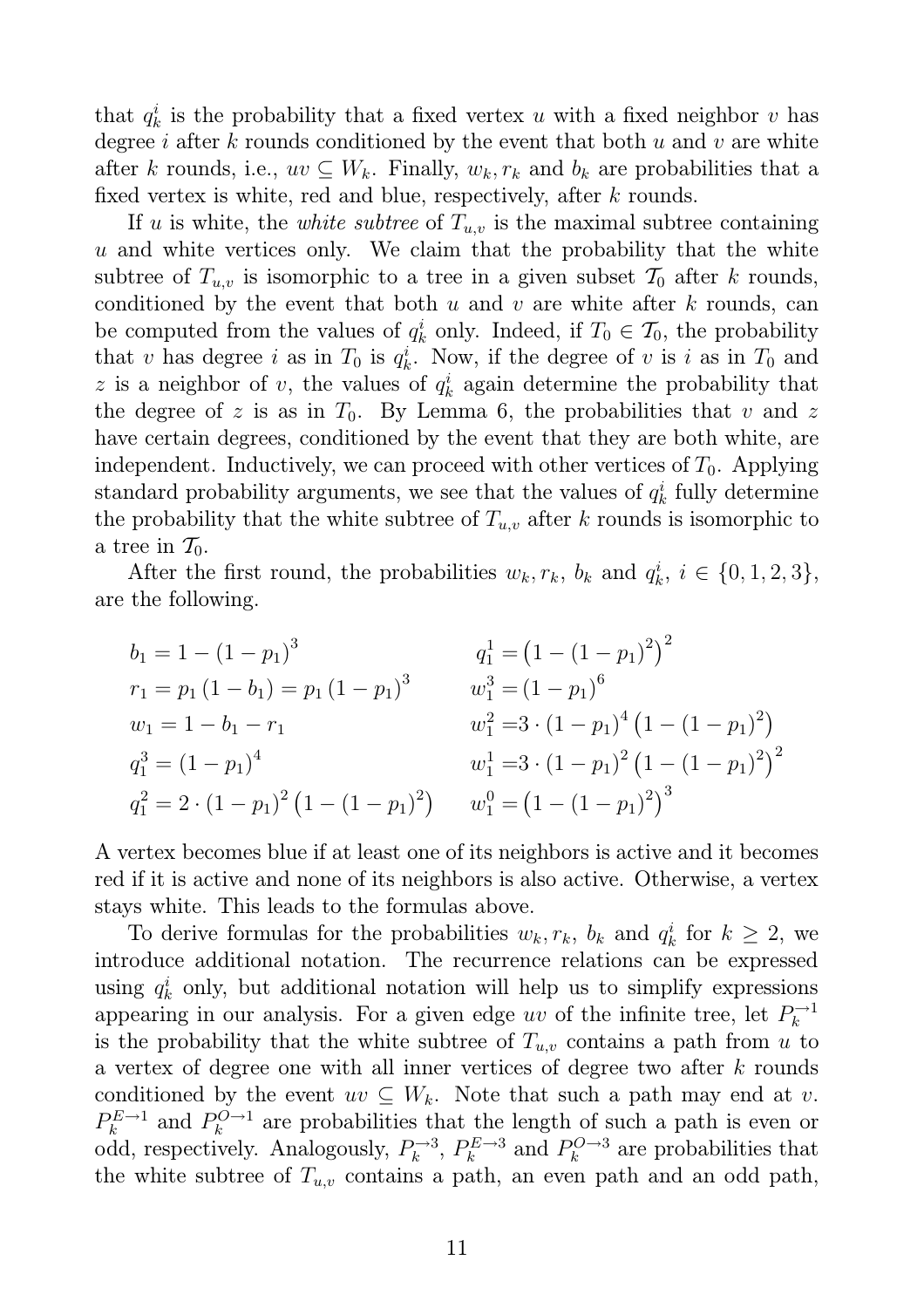respectively, from u to a vertex of degree three with all inner vertices of degree two after k rounds conditioned by the event  $uv \subseteq W_k$ .

Using Lemma 6, we conclude that the values of the just defined probabilities can be computed as follows.

$$
P_k^{\rightarrow 1} = q_k^1 \cdot \sum_{\ell \ge 0} (q_k^2)^{\ell} = \frac{q_k^1}{1 - q_k^2} \qquad P_k^{\rightarrow 3} = q_k^3 \cdot \sum_{\ell \ge 0} (q_k^2)^{\ell} = \frac{q_k^3}{1 - q_k^2}
$$
  
\n
$$
P_k^{Q \rightarrow 1} = q_k^1 \cdot \sum_{\ell \ge 0} (q_k^2)^{2\ell} = \frac{q_k^1}{1 - (q_k^2)^2} \qquad P_k^{Q \rightarrow 3} = q_k^3 \cdot \sum_{\ell \ge 0} (q_k^2)^{2\ell} = \frac{q_k^3}{1 - (q_k^2)^2}
$$
  
\n
$$
P_k^{E \rightarrow 1} = P_k^{\rightarrow 1} - P_k^{Q \rightarrow 1} = q_k^2 \cdot P_k^{Q \rightarrow 1} \qquad P_k^{E \rightarrow 3} = P_k^{\rightarrow 3} - P_k^{Q \rightarrow 3} = q_k^2 \cdot P_k^{Q \rightarrow 3}
$$
  
\nserve that  $P_k^{\rightarrow 1} + P_k^{\rightarrow 3} = 1$ .

Ob  $P_k^{-1} + P_k^{-3} = 1.$ 

The formulas for the above probabilities can be easily altered to express the probabilities that a path exists and one of its inner vertices is active; simply, instead of multiplying by  $q_k^2$  $k^2$ , we multiply by  $p_2 q_k^2$  $\hat{P}_k^2$ .  $\hat{P}_k^{\rightarrow 3}$  is now the probability that the white subtree of  $T_{uv}$  contains a path from u to a vertex of degree three with all inner vertices of degree two after k rounds and none of them become active, conditioned by  $uv \subseteq W_k$ . Analogously to the previous paragraph, we use  $\widehat{P}^{O\rightarrow 3}$  and  $\widehat{P}^{E\rightarrow 3}$ . The probabilities  $\widehat{P}_k^{\rightarrow 3}$ ,  $\widehat{P}^{O\rightarrow 3}$  and  $\widehat{P}^{E\rightarrow 3}$ can be computed in the following way.

$$
\widehat{P}_k^{\rightarrow 3} = q_k^3 \cdot \sum_{\ell \ge 0} \left( q_k^2 \cdot (1 - p_2) \right)^{\ell} = \frac{q_k^3}{1 - q_k^2 \cdot (1 - p_2)}
$$
\n
$$
\widehat{P}_k^{Q \rightarrow 3} = q_k^3 \cdot \sum_{\ell \ge 1} \left( q_k^2 \cdot (1 - p_2) \right)^{2\ell} = \frac{q_k^3}{1 - (q_k^2)^2 \cdot (1 - p_2)^2}
$$
\n
$$
\widehat{P}_k^{E \rightarrow 3} = \widehat{P}_k^{\rightarrow 1} - \widehat{P}_k^{Q \rightarrow 3} = q_k^2 \cdot (1 - p_2) \cdot \widehat{P}_k^{Q \rightarrow 3}
$$

The probabilities  $P_k^{Q\rightarrow 3}$  and  $P^{E\rightarrow 3}$  are the probabilities that such an odd/even path exists and at least one of its inner vertices become active. Note that  $P_k^{O\rightarrow 3} = \hat{P}_k^{O\rightarrow 3} + \hat{P}_k^{O\rightarrow 3}$ . The value of  $\hat{P}_k^{O\rightarrow 3}$  is given by the equation

$$
\widetilde{P}_k^{O \to 3} = (q_k^2)^2 \cdot \left( (1 - p_2)^2 \cdot \widetilde{P}_k^{O \to 3} + (1 - (1 - p_2)^2) \cdot P_k^{O \to 3} \right) ,
$$

which can be manipulated to

$$
\widetilde{P}_k^{O \to 3} = \frac{(q_k^2)^2 \cdot (1 - (1 - p_2)^2) \cdot P_k^{O \to 3}}{1 - (q_k^2)^2 \cdot (1 - p_2)^2}.
$$

Using the expression for  $\tilde{P}_k^{O \to 3}$ , we derive that  $\tilde{P}_k^{E \to 3}$  is equal to the following.

$$
\widetilde{P}_k^{E \to 3} = q_k^2 \cdot \left( p_2 \cdot P_k^{O \to 3} + (1 - p_2) \cdot \widetilde{P}_k^{O \to 3} \right)
$$

We now show how to compute the probabilities  $w_{k+1}, b_{k+1}$  and  $r_{k+1}$ . Since blue and red vertices keep their colors once assigned, we have to focus on the probability that a white vertex changes a color. We distinguish vertices based on their degrees.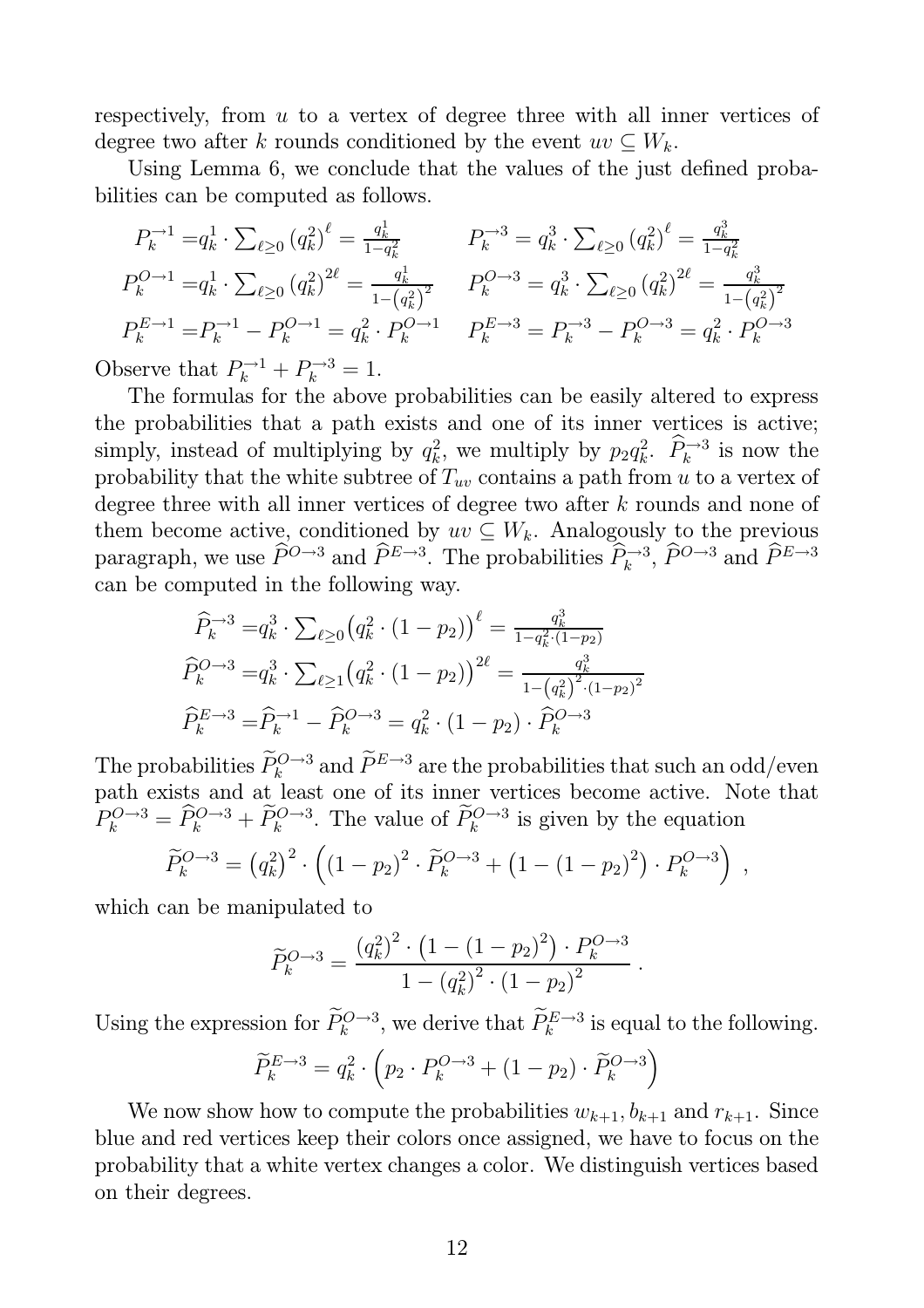- A vertex of degree zero. Such a vertex is always recolored to red.
- A vertex of degree one. Such a vertex is always recolored. Its new color is blue only if lies on an odd path to another vertex of degree one and the other end is chosen to be the beginning of the path. This leads to the following equalities.

$$
\mathbf{P}[u \in R_{k+1} \mid u \in W_k^1] = \frac{1}{2} P_k^{O \to 1} + P_k^{E \to 1} + P_k^{\to 3} ,
$$

and

$$
\mathbf{P}[u \in B_{k+1} \mid u \in W_k^1] = \frac{1}{2} P_k^{O \to 1}
$$

.

A vertex of degree two. Since we have already computed the probabilities that the paths of white vertices with degree two leading in the two directions from the vertex end at a vertex of degree one/three, have odd/even length and contain an active vertex, we can easily determine the probability that the vertex stay white or become red or blue. Note that for odd paths with type  $1 \leftrightarrow 1$  and  $3 \leftrightarrow 3$ , in addition, the random choice of the start of the path comes in the play. It is then straightforward to derive the following.

$$
\begin{split} &\mathbf{P}\left[u\in R_{k+1}\mid u\in W_{k}^{2}\right]=\left(P_{k}^{E\rightarrow1}\right)^{2}+\frac{2}{2}P_{k}^{O\rightarrow1}P_{k}^{E\rightarrow1}+2P_{k}^{E\rightarrow1}P_{k}^{\rightarrow3} \\ &+(1-p_{2})\cdot\left(\left(\widetilde{P}_{k}^{O\rightarrow3}\right)^{2}+2\widetilde{P}_{k}^{O\rightarrow3}\widehat{P}_{k}^{O\rightarrow3}+\frac{2}{2}\widetilde{P}_{k}^{O\rightarrow3}\widetilde{P}_{k}^{E\rightarrow3}+\frac{2}{2}\widehat{P}_{k}^{O\rightarrow3}\widetilde{P}_{k}^{E\rightarrow3}+\frac{2}{2}\widetilde{P}_{k}^{O\rightarrow3}\widehat{P}_{k}^{E\rightarrow3}\right) \\ &+p_{2}\cdot\left(\left(P_{k}^{O\rightarrow3}\right)^{2}+\frac{2}{2}P_{k}^{E\rightarrow3}P_{k}^{O\rightarrow3}\right) \\ &\mathbf{P}\left[u\in B_{k+1}\mid u\in W_{k}^{2}\right]=\left(P_{k}^{O\rightarrow1}\right)^{2}+\frac{2}{2}P_{k}^{O\rightarrow1}P_{k}^{E\rightarrow1}+2P_{k}^{O\rightarrow1}P_{k}^{\rightarrow3} \\ &+(1-p_{2})\cdot\left(\left(\widetilde{P}_{k}^{E\rightarrow3}\right)^{2}+2\widetilde{P}_{k}^{E\rightarrow3}\widehat{P}_{k}^{E\rightarrow3}+\frac{2}{2}\widetilde{P}_{k}^{O\rightarrow3}\widetilde{P}_{k}^{E\rightarrow3}+\frac{2}{2}\widehat{P}_{k}^{O\rightarrow3}\widetilde{P}_{k}^{E\rightarrow3}+\frac{2}{2}\widetilde{P}_{k}^{O\rightarrow3}\widetilde{P}_{k}^{E\rightarrow3}+\frac{2}{2}\widetilde{P}_{k}^{O\rightarrow3}\widetilde{P}_{k}^{E\rightarrow3}+\frac{2}{2}\widetilde{P}_{k}^{O\rightarrow3}\widetilde{P}_{k}^{E\rightarrow3}\right) \\ &+p_{2}\cdot\left(\left(P_{k}^{E\rightarrow3}\right)^{2}+\frac{2}{2}P_{k}^{E\rightarrow3}P_{k}^{O\rightarrow3}\right) \end{split}
$$

A vertex of degree three. The vertex either stays white or is recolored to blue. It stays white if (and only if) all the three paths with inner vertices being white and with degree two are among the following: even paths to a vertex of degree one, non-activated paths to a vertex of degree three, or activated odd paths to a vertex of degree three that was chosen as the beginning (and thus recolored with blue). Hence we obtain that

$$
\mathbf{P}\left[u \in B_{k+1} \mid u \in W_k^3\right] = 1 - \left(P_k^{E \to 1} + \widehat{P}_k^{-3} + \frac{1}{2}\widetilde{P}_k^{O \to 3}\right)^3. \tag{7}
$$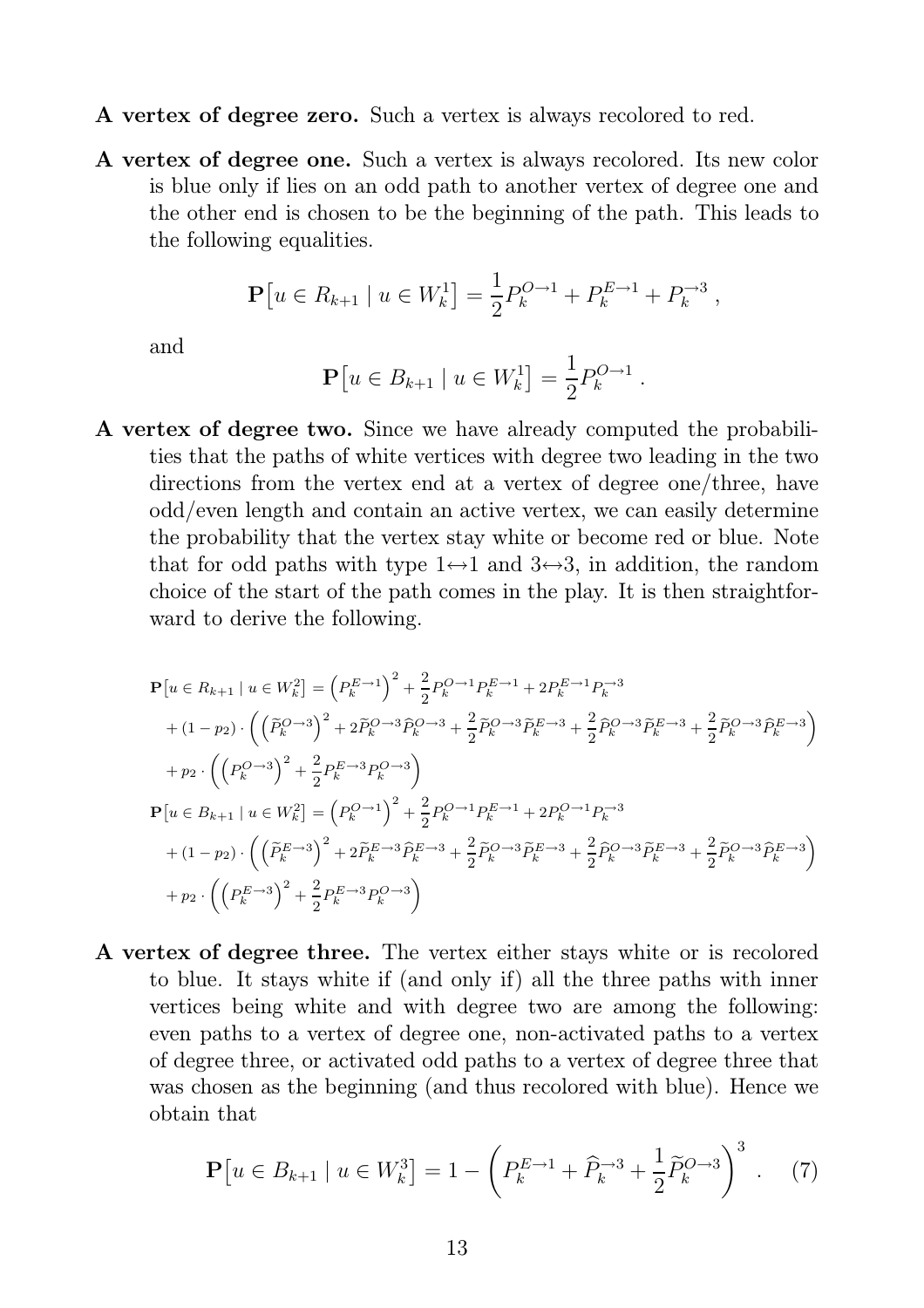Plugging all the probabilites from the above analysis together yields that

$$
r_{k+1} = r_k + w_k \cdot \left(\sum_{i=0}^2 w_k^i \cdot \mathbf{P}[u \in R_{k+1} | u \in W_k^i]\right)
$$
  

$$
b_{k+1} = b_k + w_k \cdot \left(\sum_{i=1}^3 w_k^i \cdot \mathbf{P}[u \in B_{k+1} | u \in W_k^i]\right)
$$
  

$$
w_{k+1} = 1 - r_{k+1} - b_{k+1}.
$$

The crucial for the whole analysis is computing the values of  $w_{k+1}^i$ . Suppose that u is a white vertex after k rounds. The values of  $w_k^i$  determine the probability that u has degree i and the values of  $q_k^i$  determine the probabilities that white neighbors of  $u$  have certain degrees. In particular, the probability that u has degree i and its neighbors have degrees  $j_1, \ldots, j_i$  after k rounds conditioned by u being white after k rounds is equal to

$$
w_k^i \cdot \prod_{j \in \{j_1, \dots, j_i\}} q_k^j \; .
$$

In what follows, the vector of degrees  $j_1, \ldots, j_i$  will be denoted by  $\rightarrow$  $J$  .

Let  $R_{k+1}^i$ (  $\rightarrow \rightarrow \rightarrow$ J) be the probability that u is white after  $(k + 1)$  rounds conditioned by the event that  $u$  is white, has degree  $i$  and its white neighbors have degrees  $\frac{J}{\tau}$  $\tilde{J}$  after k rounds. Note that the value of  $R_{k+1}^i$  $\rightarrow$  $J$ ) is the same for all permutation of entries/degrees of the vector  $\rightarrow$  $\overline{J}$  .

If u has degree three and all its neighbors also have degree three after k rounds, the probability  $R_{k+1}^3(3,3,3)$  is equal to one: no vertex of degree three can be colored by red and thus the color of  $u$  stays white. On the other hand, if  $u$  or any of its neighbor has degree one,  $u$  does definitely not stay white and the corresponding probability  $R_{k+1}^i$  $\rightarrow \rightarrow \rightarrow \rightarrow$  $J$ ) is equal to zero.

We now analyze the value of  $R_{k+1}^i$ (  $\frac{v}{\tau}$  $J$ ) for the remaining combinations of i and  $\rightarrow$ J. If  $i = 2$ , then u stays white only if it lies on a non-active path of degree-two vertices between two vertices of degree three. Consequently, it holds that

$$
R_{k+1}^2(2, 2) = (1 - p_2)^3 \cdot \left(\widehat{P}_k^{-3}\right)^2
$$
  

$$
R_{k+1}^2(3, 2) = (1 - p_2)^2 \cdot \widehat{P}_k^{-3}
$$
  

$$
R_{k+1}^2(3, 3) = (1 - p_2)
$$

If  $i = 3$ , then u stays white if and only if for every neighbor v of degree two of  $u$ , the path of degree-two vertices from  $v$  to  $u$  is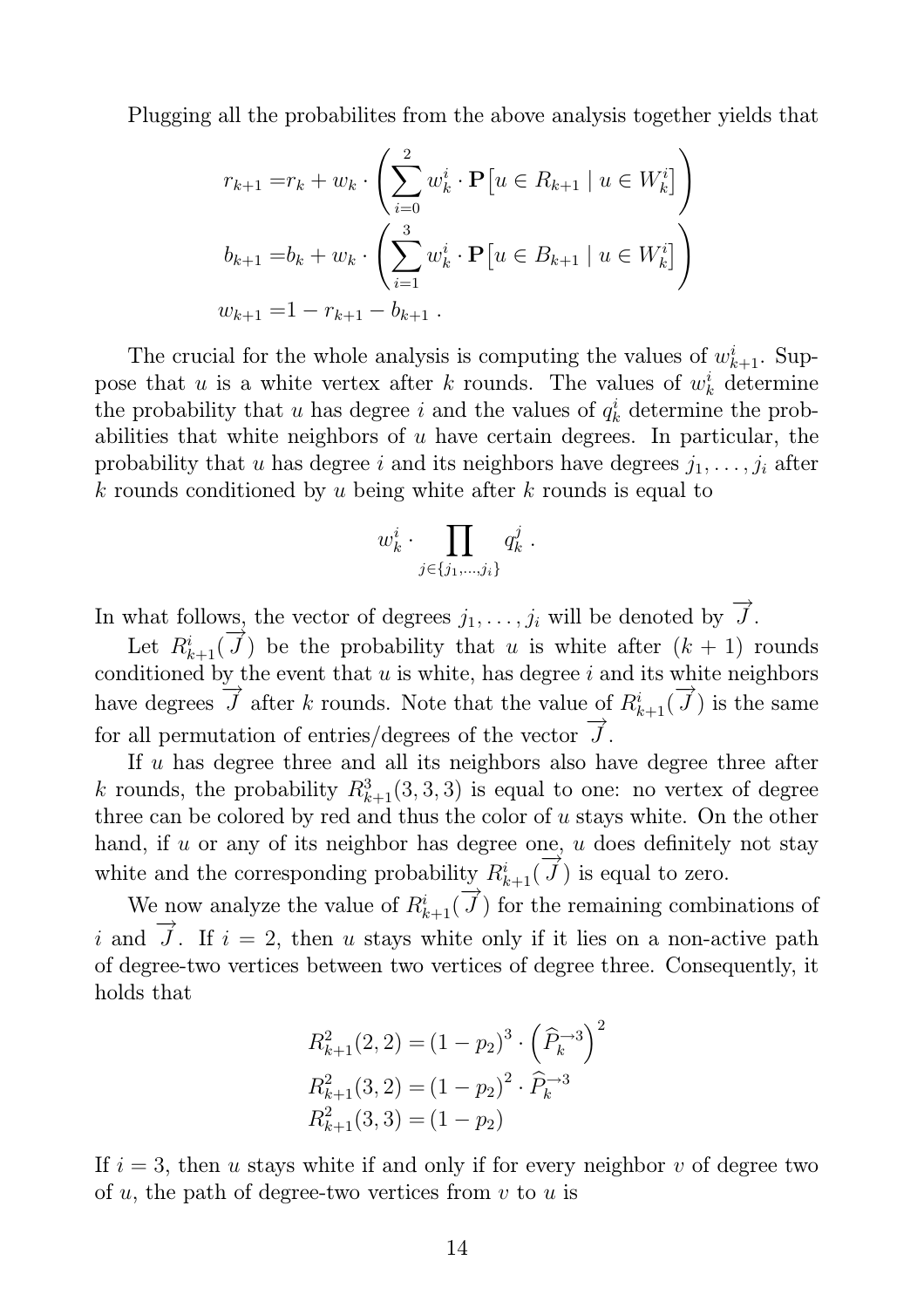- an odd path to a vertex of degree one,
- a non-activated path to a vertex of degree three,
- an activated even path to vertex of degree three and  $u$  is not chosen as the beginning.

Based on this, we obtain that the values of  $R_{k+1}^3($  $\rightarrow$  $J$ ) for the remaining choices of −→  $J$  are the as follows.

$$
R_{k+1}^{3}(2,2,2) = \left(P_{k}^{O\to 1} + (1-p_{2})\cdot \left(\widehat{P}_{k}^{-3} + \frac{1}{2}\widetilde{P}_{k}^{E\to 3}\right) + p_{2}\cdot \frac{1}{2}P_{k}^{E\to 3}\right)^{3}
$$
  

$$
R_{k+1}^{3}(2,2,3) = \left(P_{k}^{O\to 1} + (1-p_{2})\cdot \left(\widehat{P}_{k}^{-3} + \frac{1}{2}\widetilde{P}_{k}^{E\to 3}\right) + p_{2}\cdot \frac{1}{2}P_{k}^{E\to 3}\right)^{2}
$$
  

$$
R_{k+1}^{3}(2,3,3) = P_{k}^{O\to 1} + (1-p_{2})\cdot \left(\widehat{P}_{k}^{-3} + \frac{1}{2}\widetilde{P}_{k}^{E\to 3}\right) + p_{2}\cdot \frac{1}{2}P_{k}^{E\to 3}
$$

We now focus on computing the probabilities  $R_{k+1}^{i \to i'}$  $\rightarrow$  $J$ ) that a vertex u is a white vertex of degree i' after  $(k + 1)$  rounds conditioned by the event that  $u$  is a white vertex with degree  $i$  with neighbors of degrees in  $\stackrel{\text{10}}{\rightarrow}$ J after k rounds and u is also white after  $(k + 1)$  rounds. For example,  $R_{k+1}^{2 \to i'}(2, 2)$ is equal to one for  $i' = 2$  and to zero for  $i' \neq 2$ . To derive formulas for the probabilites  $R_{k+1}^{i \to i'}$ , we have to introduce some additional notation.  $S_{k+1}^{(i,j)}$  for  $(i, j) \in \{(2, 2), (2, 3), (3, 2), (3, 3)\}\$  will denote the probability that a vertex v is white after  $(k+1)$  rounds conditioned by the event that v is a white vertex of degree j after k rounds and a fixed (white) neighbor u of v has degree i after k rounds and u is white after  $(k + 1)$  rounds. It is easy to see that  $S_{k+1}^{(2,2)} = 1$ . If  $j = 3$ , the event we condition by guarantees that one of the neighbors of v is white after  $(k + 1)$  rounds. Hence, we derive that

$$
S_{k+1}^{(2,3)} = S_{k+1}^{(3,3)} = \left( P_k^{E \to 1} + \widehat{P}_k^{\to 3} + \frac{1}{2} \widetilde{P}_k^{O \to 3} \right)^2.
$$

Using the probabilities  $S_{k+1}^{(i,j)}$ , we can easily express some of the probabilities  $R_{k+1}^{i \to i'}$  (  $\rightarrow$  $J$  ).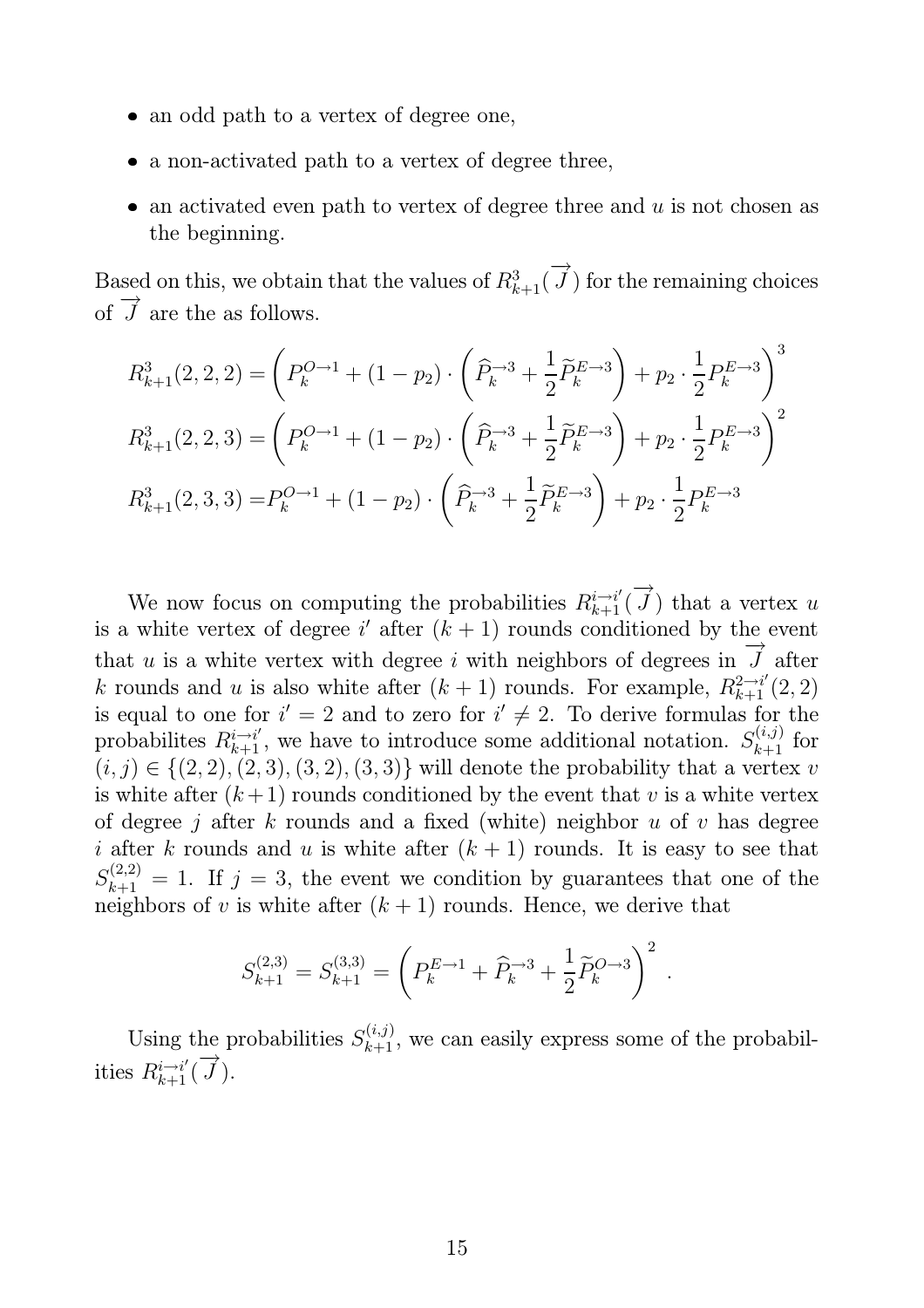$$
R_{k+1}^{2 \to 2}(2,3) = S_{k+1}^{(2,3)}
$$
\n
$$
R_{k+1}^{2 \to 1}(2,3) = 1 - S_{k+1}^{(2,3)}
$$
\n
$$
R_{k+1}^{2 \to 1}(3,3) = 2 \cdot S_{k+1}^{(2,3)} \left(1 - S_{k+1}^{(2,3)}\right)
$$
\n
$$
R_{k+1}^{2 \to 0}(2,3) = 0
$$
\n
$$
R_{k+1}^{2 \to 0}(3,3) = \left(1 - S_{k+1}^{(2,3)}\right)^2
$$
\n
$$
R_{k+1}^{3 \to 3}(3,3,3) = \left(S_{k+1}^{(3,3)}\right)^3
$$
\n
$$
R_{k+1}^{3 \to 1}(3,3,3) = 3 \cdot S_{k+1}^{(3,3)} \left(1 - S_{k+1}^{(3,3)}\right)^2
$$
\n
$$
R_{k+1}^{3 \to 2}(3,3,3) = 3 \cdot \left(S_{k+1}^{(3,3)}\right)^2 \left(1 - S_{k+1}^{(3,3)}\right)
$$
\n
$$
R_{k+1}^{3 \to 0}(3,3,3) = \left(1 - S_{k+1}^{(3,3)}\right)^3
$$

We now determine  $S_{k+1}^{(3,2)}$ , i.e., the probability that a vertex v is white after  $(k+1)$  rounds conditioned by the event that v has degree two after k rounds and a fixed white neighbor  $u$  of  $u$  that has degree three after  $k$  rounds is white after  $(k + 1)$  rounds. Observe that v is white after  $(k + 1)$  rounds only if v is contained in a non-active  $3 \leftrightarrow 3$  path. Since we condition by the event that u is white after  $(k+1)$  rounds, v cannot be contained in an active  $3 \leftrightarrow 3$  path of even length or an active  $3 \leftrightarrow 3$  odd path with u being chosen as the beginning of this path. Hence, the value of  $S_{k+1}^{(3,2)}$  is the following.

$$
S_{k+1}^{(3,2)} = \frac{(1-p_2) \cdot \widehat{P}_k^{-3}}{P_k^{O \to 1} + (1-p_2) \cdot \left(\widehat{P}_k^{-3} + \frac{1}{2} \widetilde{P}_k^{E \to 3}\right) + p_2 \cdot \frac{1}{2} P_k^{E \to 3}}
$$

.

Using  $S_{k+1}^{(3,2)}$ , the remaining values of  $R_{k+1}^{i \to i'}$  $\rightarrow$  $J$ ) can be expressed as follows.

$$
R_{k+1}^{3\to3}(3,3,2) = (S_{k+1}^{(3,3)})^2 \cdot S_{k+1}^{(3,2)}
$$
  
\n
$$
R_{k+1}^{3\to2}(3,3,2) = (S_{k+1}^{(3,3)})^2 (1 - S_{k+1}^{(3,2)}) + 2 \cdot (1 - S_{k+1}^{(3,3)}) S_{k+1}^{(3,3)} \cdot S_{k+1}^{(3,2)}
$$
  
\n
$$
R_{k+1}^{3\to1}(3,3,2) = (1 - S_{k+1}^{(3,3)})^2 S_{k+1}^{(3,2)} + 2 \cdot S_{k+1}^{(3,3)} (1 - S_{k+1}^{(3,3)}) (1 - S_{k+1}^{(3,2)})
$$
  
\n
$$
R_{k+1}^{3\to0}(3,3,2) = (1 - S_{k+1}^{(3,3)})^2 (1 - S_{k+1}^{(3,2)})
$$
  
\n
$$
R_{k+1}^{3\to3}(2,2,3) = (S_{k+1}^{(3,2)})^2 \cdot S_{k+1}^{(3,3)}
$$
  
\n
$$
R_{k+1}^{3\to2}(2,2,3) = (S_{k+1}^{(3,2)})^2 (1 - S_{k+1}^{(3,3)}) + 2 \cdot (1 - S_{k+1}^{(3,2)}) S_{k+1}^{(3,2)} \cdot S_{k+1}^{(3,3)}
$$
  
\n
$$
R_{k+1}^{3\to1}(2,2,3) = (1 - S_{k+1}^{(3,2)})^2 S_{k+1}^{(3,3)} + 2 \cdot S_{k+1}^{(3,2)} (1 - S_{k+1}^{(3,2)}) (1 - S_{k+1}^{(3,3)})
$$
  
\n
$$
R_{k+1}^{3\to0}(2,2,3) = (1 - S_{k+1}^{(3,2)})^2 (1 - S_{k+1}^{(3,3)})
$$
  
\n
$$
R_{k+1}^{3\to3}(2,2,2) = (S_{k+1}^{(3,2)})^3
$$
  
\n
$$
R_{k+1}^{3\to2}(2,2,2) = 3 \cdot (S_{k+1}^{(3,2)})^2 (1 - S_{
$$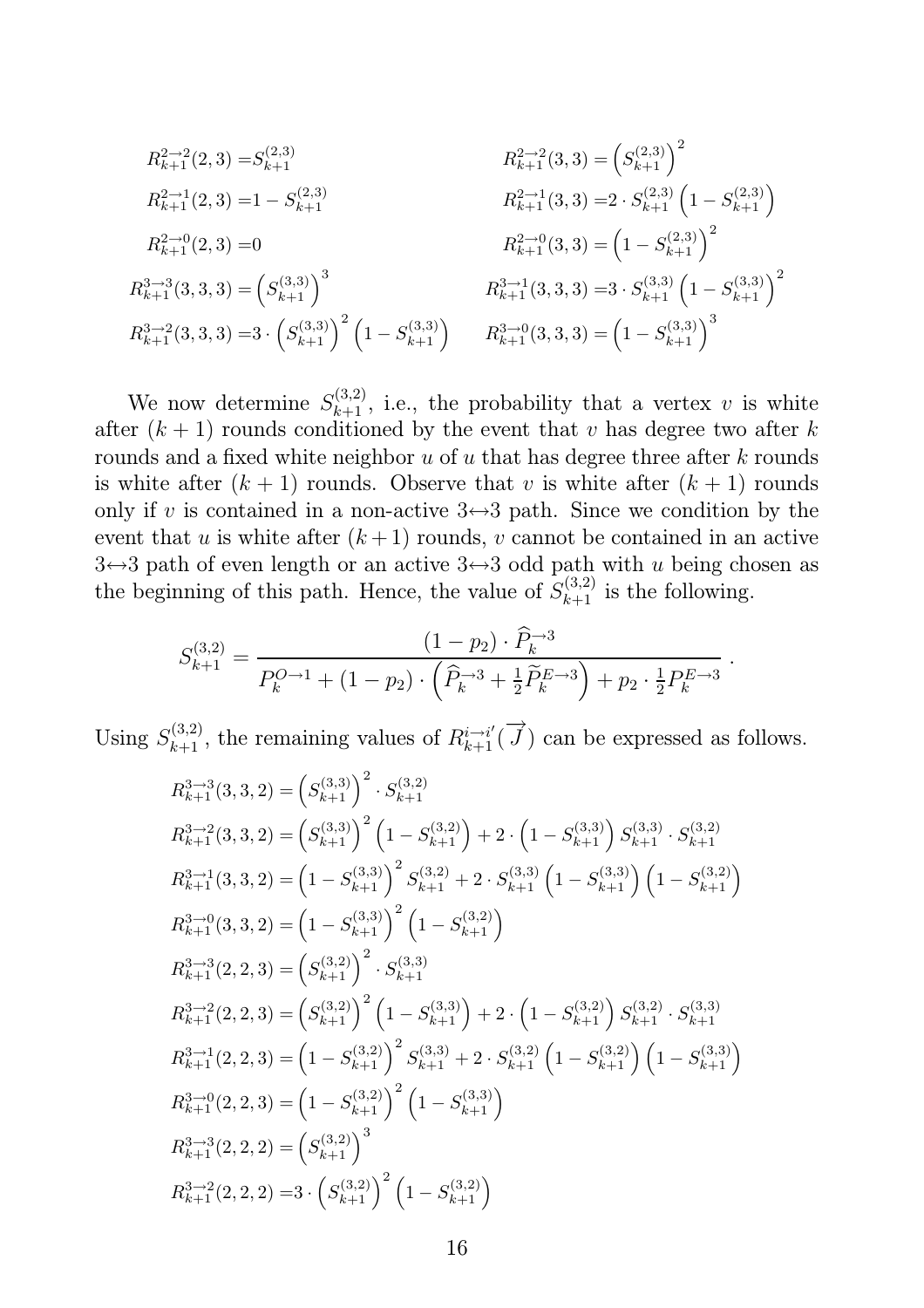$$
R_{k+1}^{3 \to 1}(2,2,2) = 3 \cdot S_{k+1}^{(3,2)} \left(1 - S_{k+1}^{(3,2)}\right)^2
$$
  

$$
R_{k+1}^{3 \to 0}(2,2,2) = \left(1 - S_{k+1}^{(3,2)}\right)^3
$$

Using  $R_{k+1}^{i \to i'}$  (  $\rightarrow$  $\overrightarrow{J}$ ), we can compute  $w_{k+1}^{i'}$ ,  $i' \in \{0,1,2,3\}$ . In the formula below,  $\mathcal{J}_i$  denotes the set of all possible vectors  $\rightarrow$  $J$  with  $i$  entries and all entries either two or three. The denominator of the formula is the probability that the vertex u is white after  $k + 1$  rounds conditioned by the event that u is white after  $k$  rounds; the nominator is the probability that  $u$  is white and has degree i' after  $k+1$  rounds conditioned by the event that u is white after  $k$  rounds.

$$
w_{k+1}^{i} = \frac{\sum\limits_{i \geq 2} \sum\limits_{\vec{j} \in \mathcal{J}_i} w_k^i \cdot \prod\limits_{j \in \vec{J}} q_k^j \cdot R_{k+1}^i (\vec{j}) \cdot R_{k+1}^{i \to i'} (\vec{j})}{\sum\limits_{i \geq 2} \sum\limits_{\vec{j} \in \mathcal{J}_i} w_k^i \cdot \prod\limits_{j \in \vec{J}} q_k^j \cdot R_{k+1}^i (\vec{j})}
$$

It remains to exhibit the recurrence relations for the values of  $q_{k+1}^i$ . Let uv be an edge of the tree,  $i \geq 1$  and  $\rightarrow$  $J \in \mathcal{J}_i$ . Observe that the probability that  $u$  has degree  $i$  and its neighbors have degrees  $\rightarrow \rightarrow \rightarrow$ J after k rounds conditioned by the event  $uv \subseteq W_k$  is exactly

$$
q_k^i \cdot \prod_{j \in \overrightarrow{J}} q_k^j \ .
$$

In what follows, we will assume that the first coordinate  $j_1$  of  $\rightarrow$  $J$  corresponds to the vector  $v$ .

The probabilites  $Q_{k+1}^i$  are defined analogiclly to  $R_{k+1}^i$  with an additional requirement that v is also white after  $k+1$  rounds. Formally,  $Q_{k+1}^i(\vec{J})$  is the probability that a vertex  $u$  and its fixed neighbor  $v$  are both white after  $(k+1)$  rounds conditioned by the event that  $uv \subseteq W_k$ , u has degree i and its white neighbors have degrees  $\rightarrow$  $J$  after k rounds. Observe that the following holds.

$$
Q_{k+1}^2(2,2) = R_{k+1}^2(2,2)
$$
  
\n
$$
Q_{k+1}^2(3,2) = R_{k+1}^2(2,3)
$$
  
\n
$$
Q_{k+1}^2(3,2) = R_{k+1}^2(2,3) = R_{k+1}^2(3,2)
$$
  
\n
$$
Q_{k+1}^2(3,3) = R_{k+1}^2(3,3) \cdot S_{k+1}^{(2,3)}
$$
  
\n
$$
Q_{k+1}^3(j_1, j_2, j_3) = R_{k+1}^3(j_1, j_2, j_3) \cdot S_{k+1}^{(3,3)}
$$

Similarly,  $Q_{k+1}^{i \to i'}$  is the probability that a vertex u is a white vertex of degree  $i' \geq 1$  and its fixed neighbor v is white after  $(k+1)$  rounds conditioned by the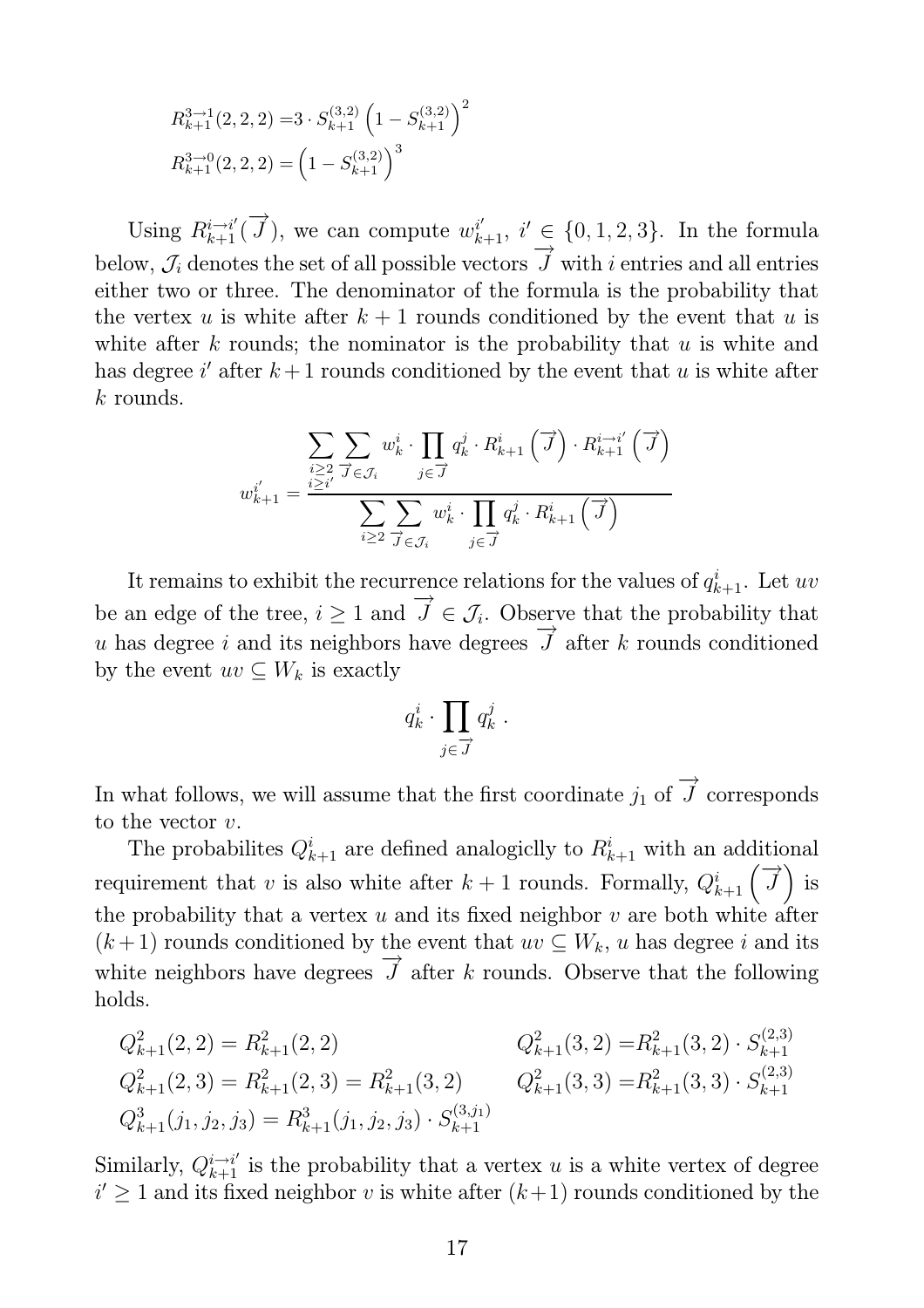event that  $u$  is a white vertex with degree  $i$  with neighbors of degrees in  $\rightarrow$  $\int$ after k rounds and  $uv \subseteq W_{k+1}$ . Using the arguments analogous to those to derive the formulas for  $R_{k+1}^{i \to i'}$  $\stackrel{+1}{\rightarrow}$  $\overrightarrow{J}$ ), we obtain the following formulas for  $Q_{k+1}^{i \to i'}$ . We provide the list of recurrences to compute the values of  $Q_{k+1}^{i \to i'}$  and leave the actual derivation to the reader.

$$
Q_{k+1}^{2 \to 2}(2,2) = Q_{k+1}^{2 \to 2}(3,2) = 1
$$
  
\n
$$
Q_{k+1}^{2 \to 2}(2,3) = Q_{k+1}^{2 \to 2}(3,3) = S_{k+1}^{(2,3)}
$$
  
\n
$$
Q_{k+1}^{2 \to 1}(2,2) = Q_{k+1}^{2 \to 1}(3,2) = 0
$$
  
\n
$$
Q_{k+1}^{2 \to 1}(2,3) = Q_{k+1}^{2 \to 1}(3,3) = 1 - S_{k+1}^{(2,3)}
$$

$$
Q_{k+1}^{3\to 3}(3,3,3) = (S_{k+1}^{(3,3)})^2
$$
\n
$$
Q_{k+1}^{3\to 2}(3,3,3) = 2 \cdot S_{k+1}^{(3,3)} (1 - S_{k+1}^{(3,3)})
$$
\n
$$
Q_{k+1}^{3\to 2}(3,2,2) = (S_{k+1}^{(3,2)})^2
$$
\n
$$
Q_{k+1}^{3\to 2}(3,3,3) = (1 - S_{k+1}^{(3,3)})^2
$$
\n
$$
Q_{k+1}^{3\to 3}(3,3,2) = S_{k+1}^{(3,3)} \cdot S_{k+1}^{(3,2)}
$$
\n
$$
Q_{k+1}^{3\to 3}(3,3,2) = S_{k+1}^{(3,3)} \cdot S_{k+1}^{(3,2)}
$$
\n
$$
Q_{k+1}^{3\to 3}(2,3,3) = (1 - S_{k+1}^{(3,3)})^2
$$
\n
$$
Q_{k+1}^{3\to 3}(2,3,3) = (1 - S_{k+1}^{(3,3)})^2
$$
\n
$$
Q_{k+1}^{3\to 3}(2,3,3) = (1 - S_{k+1}^{(3,3)}) (1 - S_{k+1}^{(3,2)})
$$
\n
$$
Q_{k+1}^{3\to 3}(2,3,3) = (1 - S_{k+1}^{(3,3)}) (1 - S_{k+1}^{(3,2)})
$$
\n
$$
Q_{k+1}^{3\to 3}(2,3,3) = (1 - S_{k+1}^{(3,3)})^2
$$
\n
$$
Q_{k+1}^{3\to 3}(2,3,3) = (1 - S_{k+1}^{(3,3)})^2
$$
\n
$$
Q_{k+1}^{3\to 3}(2,3,3) = (1 - S_{k+1}^{(3,3)})^2
$$
\n
$$
Q_{k+1}^{3\to 3}(2,2,3) = (1 - S_{k+1}^{(3,2)}) S_{k+1}^{(3,3)} + S_{k+1}^{(3,2)} (1 - S_{k+1}^{(3,3)})
$$
\n
$$
Q_{k+1}^{3\to
$$

Using the values of  $Q_{k+1}^i$  and  $Q_{k+1}^{i \to i'}$ , we can compute the values of  $q_k^{i'}$  $k+1$ for  $i' \in \{1, 2, 3\}$ . The denominator of the formula is the probability that the vertices u and v are white after  $k+1$  rounds conditioned by the event that u and v are white after k rounds; the nominator is the probability that  $u$  are v are white and u has degree  $i'$  after  $k+1$  rounds conditioned by the event that  $u$  and  $v$  are white after  $k$  rounds.

$$
q_{k+1}^{i'} = \frac{\sum\limits_{\substack{i \geq 2 \\ \underline{i \geq i'}}}}{\sum\limits_{j \in \mathcal{J}_i} q_k^i \cdot \prod\limits_{j \in \overrightarrow{J}}} q_k^j \cdot Q_{k+1}^i(\overrightarrow{J}) \cdot Q_{k+1}^{i \to i'}(\overrightarrow{J})}{\sum\limits_{i \geq 2} \sum\limits_{\overrightarrow{J} \in \mathcal{J}_i} q_k^i \cdot \prod\limits_{j \in \overrightarrow{J}} q_k^j \cdot Q_{k+1}^i(\overrightarrow{J})}
$$

#### 4.3 Solving the recurrences

The recurrences presented in this section were solved numerically using the Python program provided in the Appendix. The particular choice of parameters used in the program was  $p_1 = p_2 = 10^{-5}$  and  $K = 307449$ . The choice of K was made in such a way that  $w_K \leq 10^{-6}$ . We also estimated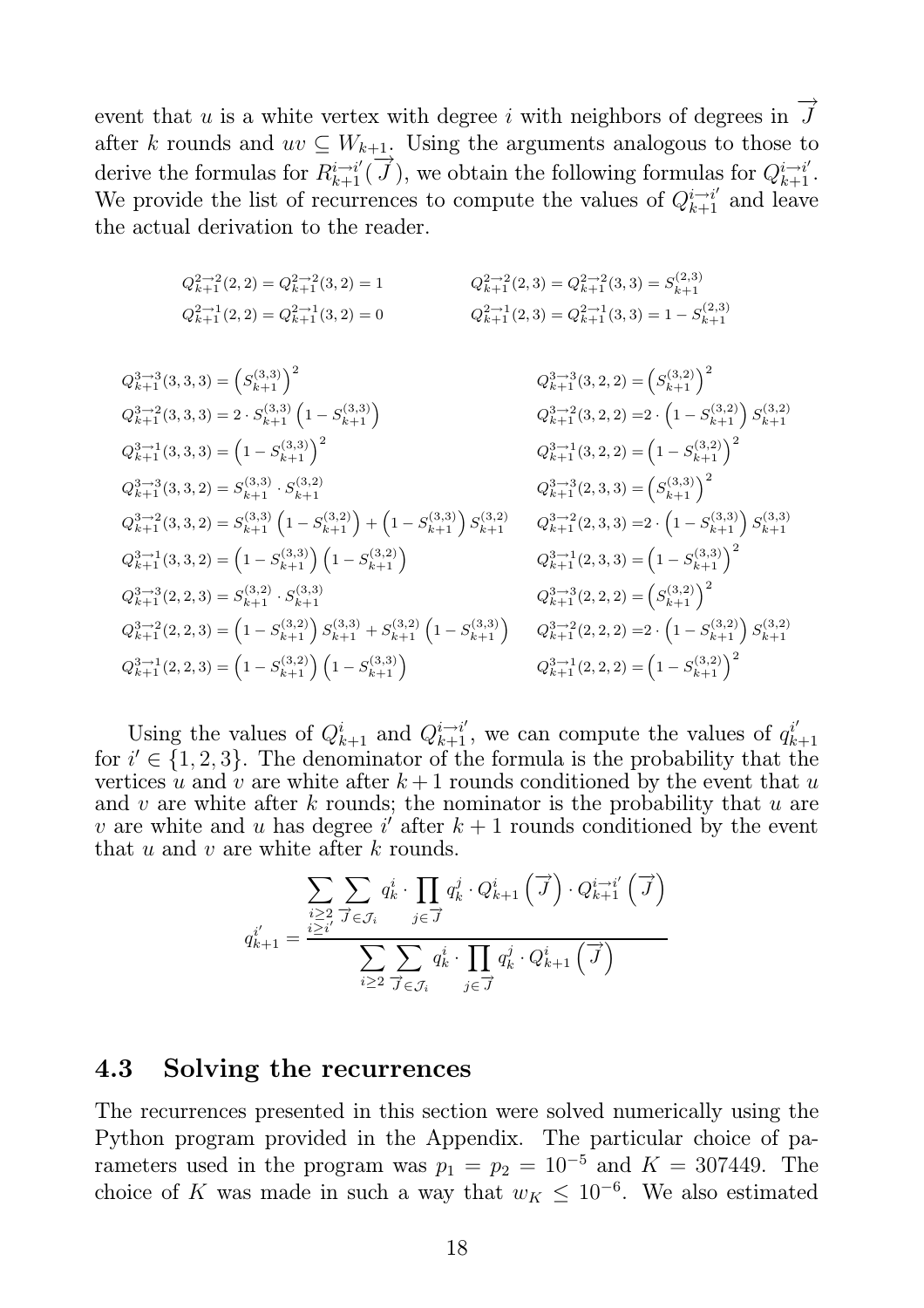the precision of our calculations based on the representation of float numbers to avoid rounding errors effecting the presented bound on significant digits. Solving the recurrences for the above choice of parameters we obtain that  $r_K > 0.4352$ .

## 5 High-girth graphs

In this section, we show how to modify the randomized procedure from the previous section that it can be applied to cubic graphs with large girth. In order to use the analysis of the randomized procedure presented in the previous section, we have to cope with the dependence of some of the events caused by the presence of cycles in the graph. To do so, we introduce an additional parameter L which will control the length of paths causing the dependencies. Then, we will be able to guarantee that the probability that a fixed vertex of a given cubic graph is red is at least  $r_K - o(1)$  assuming the girth of the graph is at least  $8KL + 2$ . In particular, if L tends to infinity, we approach the same probability as for the infinite cubic tree.

### 5.1 Randomized procedure

We now describe how the randomized procedure is altered. Let G be the given cubic graph. We produce a sequence  $G_0, \overline{G}_1, G_1, \ldots, \overline{G}_K, G_K$  of vertexcolored subcubic graphs; the only vertices in these graphs that have less than three neighbors will always be assigned a new color—black. The graphs can also contain some additional vertices which do not correspond to the vertices of  $G$ ; such vertices will be called *virtual*. The graph  $G_0$  is the cubic graph G with all vertices colored white. Assume that  $G_{k-1}$  is already defined. Let  $\overline{G}_k$  be the graph obtained from  $G_{k-1}$  using the randomized procedure for the k-th round exactly as described for the infinite tree.

Before we describe how the graph  $G_k$  is obtained from  $\overline{G}_k$ , we need to introduce additional notation. Let  $y_0, y_1, \ldots, y_{2L}$  be a fixed path in the cubic tree. Now consider all possible colorings of  $T_{y_1,y_0}$  after k rounds that satisfy that

- 1. the vertices  $y_0, y_1, \ldots, y_{2L}$  are white after k rounds and
- 2. the vertices  $y_1, \ldots, y_{2L-1}$  have degree two.

Let  $\mathcal{D}_k$  be the probability distribution on the colorings of  $T_{y_1,y_0}$  that satisfy these two constraints such that the probability of each coloring is proportional to its probability after k rounds. In other words, we discard the colorings that do not satisfy the two constraints and normalize the probabilities.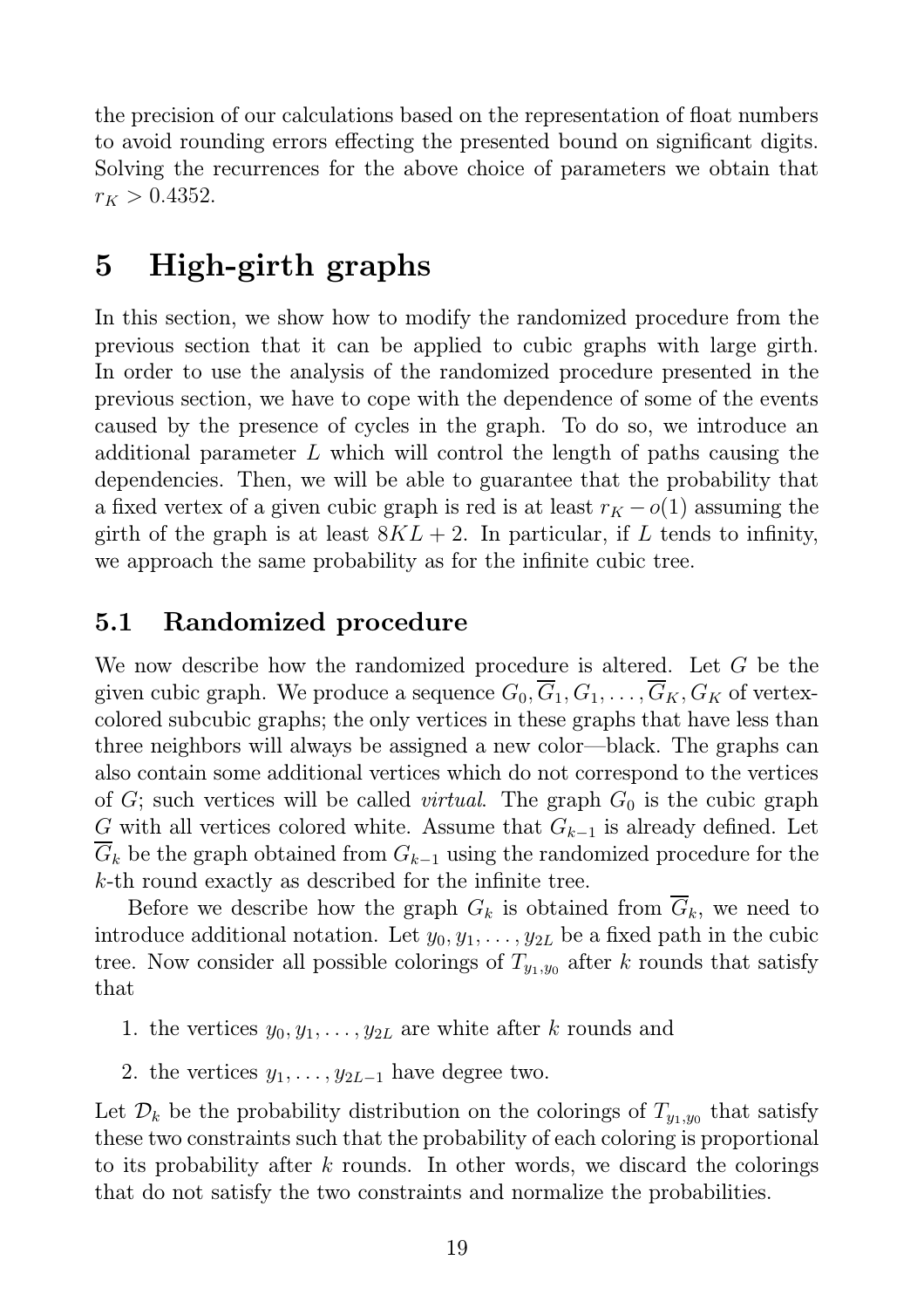The graph  $G_k$  is obtained from  $\overline{G}_k$  by performing the following operation for every path P of type  $1 \leftrightarrow 1$ ,  $1 \leftrightarrow 3$  or  $3 \leftrightarrow 3$  between vertices a and b that has length at least 2L and contains at least one non-virtual inner vertex. Let  $x_u$  be the non-virtual inner vertex of P that is the closest to a and  $x_v$  the one closest to b. Let  $P_x$  be the subpath between  $x_u$  and  $x_v$  (inclusively) in  $G_k$ . The process we describe will guarantee that the non-virtual vertices of P form a subpath of P, i.e.,  $P_x$  containts exactly non-virtual inner vertices of P. Let u be the neighbor of  $x_u$  on P towards a, and v the neighbor of  $x_v$ on P towards b; u and a are the same if a is non-virtual. Similarly, v and b are the same if b is non-virtual.

We now modify the graph  $\overline{G}_k$  as follows. Color the vertices of  $P_x$  black and remove the edges  $x_u u$  and  $x_v v$  from the graph. Then attach to u and v rooted trees  $T_u$  and  $T_v$ , all of them fully comprised of virtual vertices, such that the colorings of  $T_u$  and  $T_v$  are randomly sampled according to the distribution  $\mathcal{D}_k$ . The roots of the trees will become adjacent to u or v, respectively. These trees are later referred to as virtual trees. Observe that we have created no path between two non-virtual vertices containing a virtual vertex.

After K rounds, the vertices of G receive colors of their counterparts in  $G_K$ . In this way, the vertices of G are colored white, blue, red and black and the red vertices form an independent set.

#### 5.2 Refining the analysis

We argue that the analysis for the infinite cubic trees presented in Section 4 also applies to cubic graphs with large girth. We start with some additional definitions. Suppose that  $G_k$  is the graph obtained after k rounds of the randomized procedure. Let u and v be two vertices of  $G_k$ . The vertex v is reachable from u if both u and v are white and there exists a path in  $G_k$ between  $u$  and  $v$  comprised of white vertices with all inner vertices having degree two (recall that the degree of a vertex is the number of its white neighbors). Clearly, the relation of being reachable is symmetric. The vertex v is near to u if both u and v are white and either v is reachable from u or v is a neighbor of a white vertex reachable from  $u$ . Note that the relation of being near is not symmetric in general. For a subset  $X \subseteq V(G_k)$  of white vertices,  $N_k(X) \subseteq V(G_k)$  is the set of white vertices that are near to a vertex of X in  $G_k$ .

We now prove the following theorem.

**Theorem 7.** Let K be an integer,  $p_1$  and  $p_2$  positive reals, G a cubic graph and v a vertex of G. For every  $\varepsilon > 0$  there exists an integer L such that if G has girth at least  $8KL + 2$ , then the probability that the vertex v will be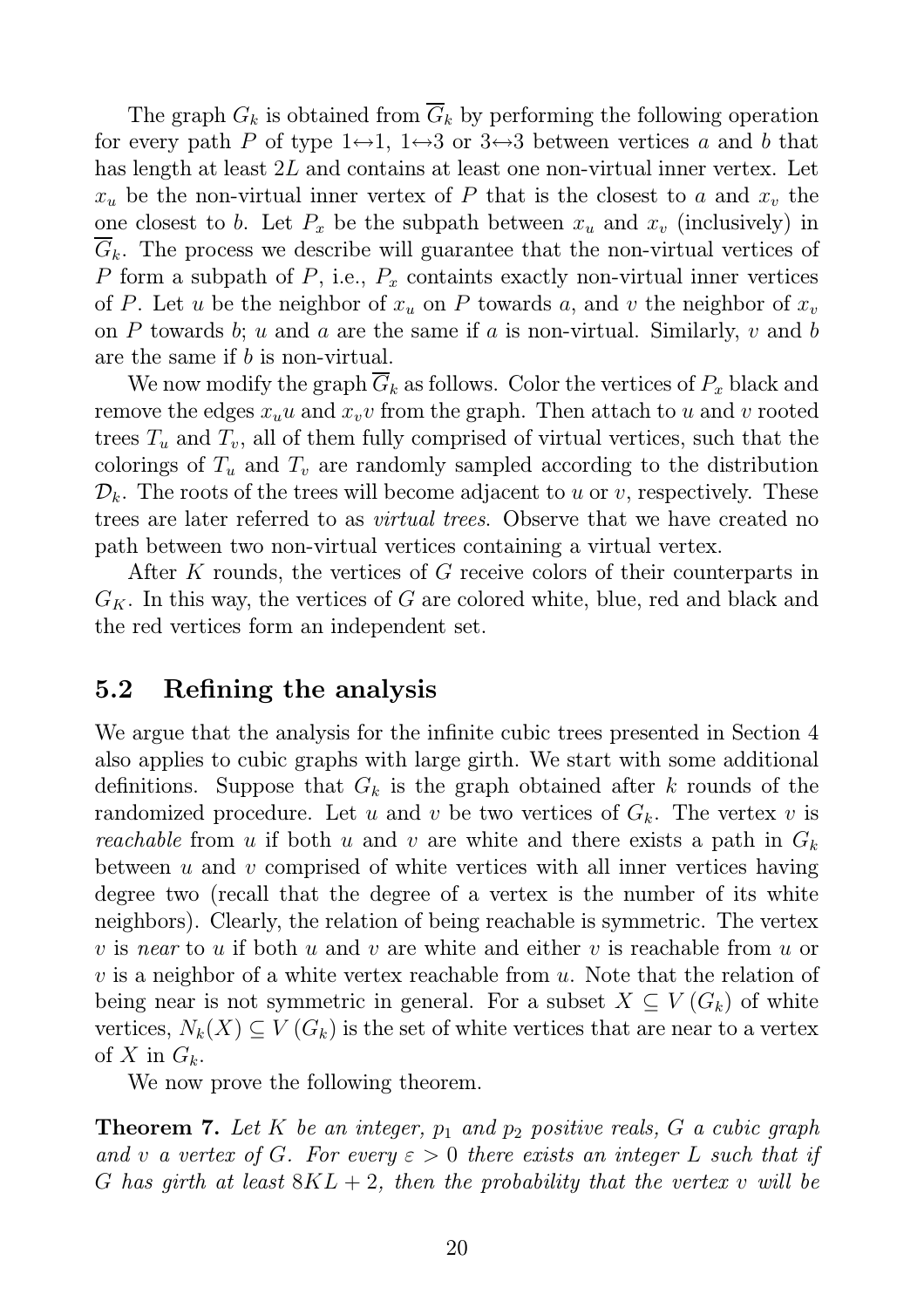red in G at the end of the randomized procedure is at least  $r_K - \varepsilon$  where  $r_K$ is the probability that a fixed vertex of the infinite cubic tree is red after K rounds of the randomized procedure with parameters  $p_1$  and  $p_2$ .

Proof. We keep the notation introduced in the description of the randomized procedure. As the first step in the proof, we establish the following two claims.

**Claim 1.** Let k be a non-negative integer, u a vertex of  $G_k$ , c one of the colors,  $\gamma_1$  and  $\gamma_2$  two colorings of vertices of  $G_k$  such that u is white in both  $\gamma_1$  and  $\gamma_2$ . If the set of vertices near to u in  $\gamma_1$  and  $\gamma_2$  induce isomorphic trees rooted at u, then the probability that u has the color c in  $\overline{G}_{k+1}$  conditioned by the event that  $G_k$  is colored as in  $\gamma_1$ , and the probability that u has the color c in  $G_{k+1}$  conditioned by the event that  $G_k$  is colored as in  $\gamma_2$ , are the same.

Indeed, the color of u in  $\overline{G}_{k+1}$  is influenced only by the length and the types of the white paths in  $G_k$  containing u. All the vertices of these paths are near to u as well as the white neighbors of the other end-vertices of these paths (which are necessary to determine the types of the paths). By the assumption on the colorings  $\gamma_1$  and  $\gamma_2$ , the two probabilities from the statement of the claim are the same.

We now introduce yet another definition. For a subcubic graph H with vertices colored white, red, blue or black, a vertex  $v \in H$  is said to be *d*-close to a white vertex  $u \in H$  if v is white and there exists a path P from u to v comprised of white vertices such that

- the length of P is at most d, or
- P contains a vertex w such that w is at distance at most d from u on P and each of the first  $(2L-1)$  vertices following w (if they exist) has degree two (recall that the degree of a vertex refers to the number of its white neighbors).

Finally, a d-close tree of u is the subgraph comprised of all vertices d-close to u (for our choice of d, this subgraph will always be tree) that is rooted at u. By the definition, the d-close tree of u contains white vertices only.

Observe that if  $v$  is  $d$ -close to  $u$ , then it is also  $d'$ -close to  $u$  for every  $d' > d$ . Also observe that if a vertex v of a virtual subtree is d-close to a non-virtual vertex  $u$ , then all the white vertices lying in the same white component of the virtual subtree are also d-close to u: indeed, consider a path P witnessing that v is d-close to u and let  $P_0$  be its subpath from u to the root of the virtual tree. The path  $P_0$  witnesses that the root is d-close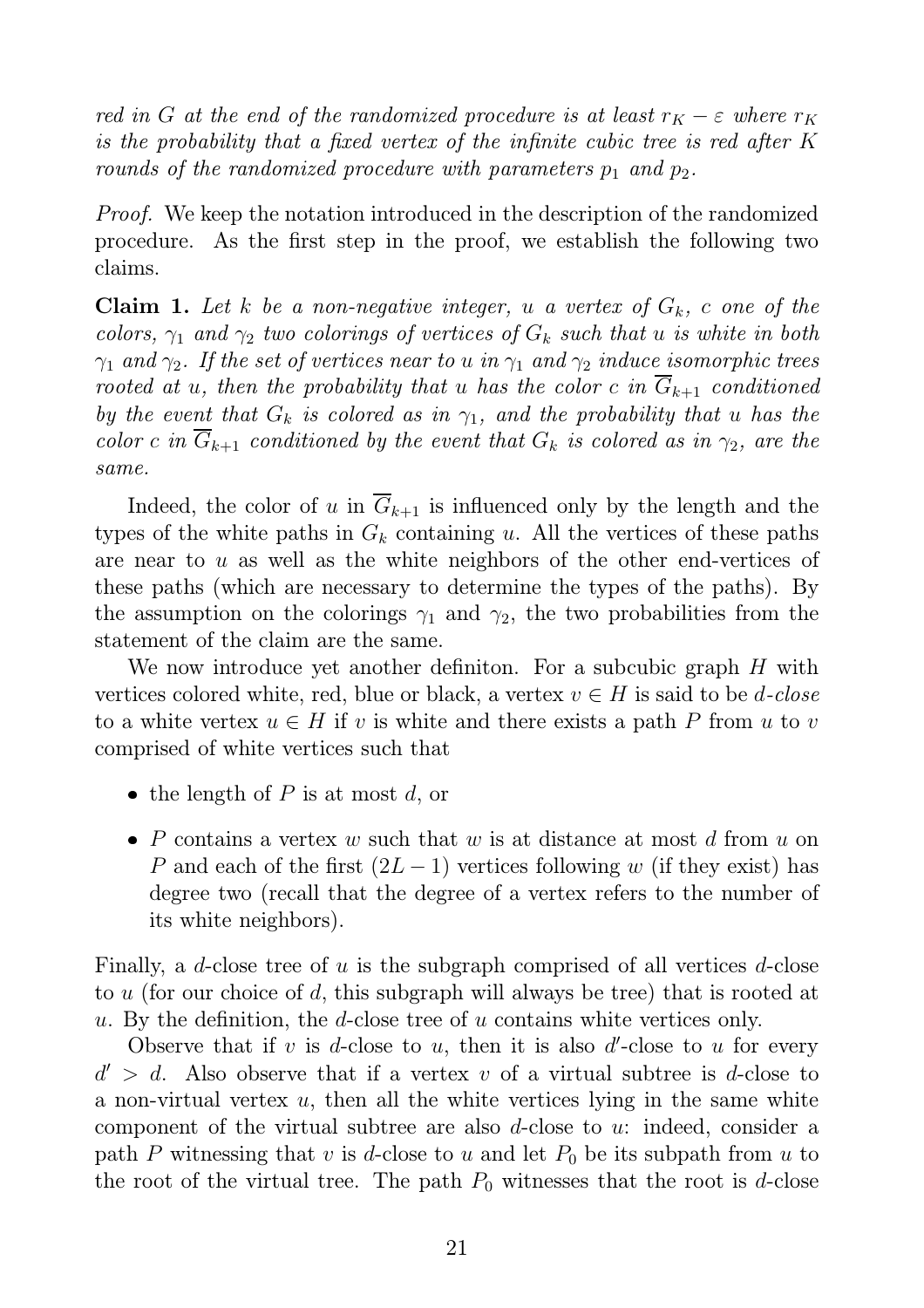to u and  $P_0$  can be prolonged by the path comprised of  $2L - 1$  degree-two virtual vertices to a path to any white vertex  $v'$  of the same white component as v. The new path now witnesses that  $v'$  is also d-close to u.

Let us look at d-close sets in the infinite cubic trees.

**Claim 2.** Let d be a non-negative integer,  $T$  an infinite cubic tree with vertices colored red, blue and white, and u a white vertex of T. If a vertex v is d-close to u in T, then every vertex v' that is near to v is  $(d+2L)$ -close to  $u$ .

Let P be a path from u to v that witnesses that v is d-close to u. Assume first that the length of  $P$  is at most  $d$ . If  $v'$  lies on  $P$  or is a neighbor of a vertex of P, then v' is  $(d+1)$ -close to u. Otherwise, consider the path P' from  $u$  to  $v'$ ; observe that  $P$  is a subpath of  $P'$  and all the vertices following  $v$ on  $P$  with a possible exception of  $v'$  and the vertex immediately preceding it have degree two. If the length of P' is at most  $d+2L$ , then v' is  $(d+2L)$ -close to u. Otherwise, v is followed by at least  $2L - 1$  vertices of degree two and  $v'$  is again  $(d+2L)$ -close to u.

Assume now that the length of P is larger than d. Then, P contains a vertex w at distance at most d from u such that the first  $2L - 1$  vertices following  $w$  (if they exist) have degree two. If  $v'$  lies on  $P$  or is adjacent to a vertex of P, then  $v'$  lies on P after w or is adjacent to w. In both cases,  $v'$  is  $(d+1)$ -close to u. In the remaining case, we again consider the path P' from u to v' which must be an extension of  $P$  (otherwise, v' would lie on  $P$  or it would be adjacent to a vertex on P). If there are at least  $2L - 1$  vertices following w on P, then v' is d-close to u. Otherwise, either P' contains  $2L-1$ vertices of degree two following w or the length of  $P'$  is at most  $d + 2L$ . In both cases,  $v'$  is  $(d+2L)$ -close to u.

We are ready to prove our main claim.

Claim 3. Let  $k ≤ K - 1$  be a positive integer, T a rooted subcubic tree such that its root is not contained in a path of degree-two vertices of length at least 2L, u a vertex of the infinite cubic tree and v a non-virtual vertex of  $G_k$ . The probability that u is white and the  $4(K-k)L$ -close tree of u in the infinite tree is isomorphic to  $T$  after k rounds is the same as the probability that v is white and the  $4(K-k)L$ -close tree of v in  $G_k$  is isomorphic to T after k rounds.

The proof proceeds by induction on k. For  $k = 0$ , both in the infinite tree and in  $G_0$ , the probability is equal to one if T is the full rooted cubic tree of depth 4KL and it is zero, otherwise. Here, we use the girth assumption to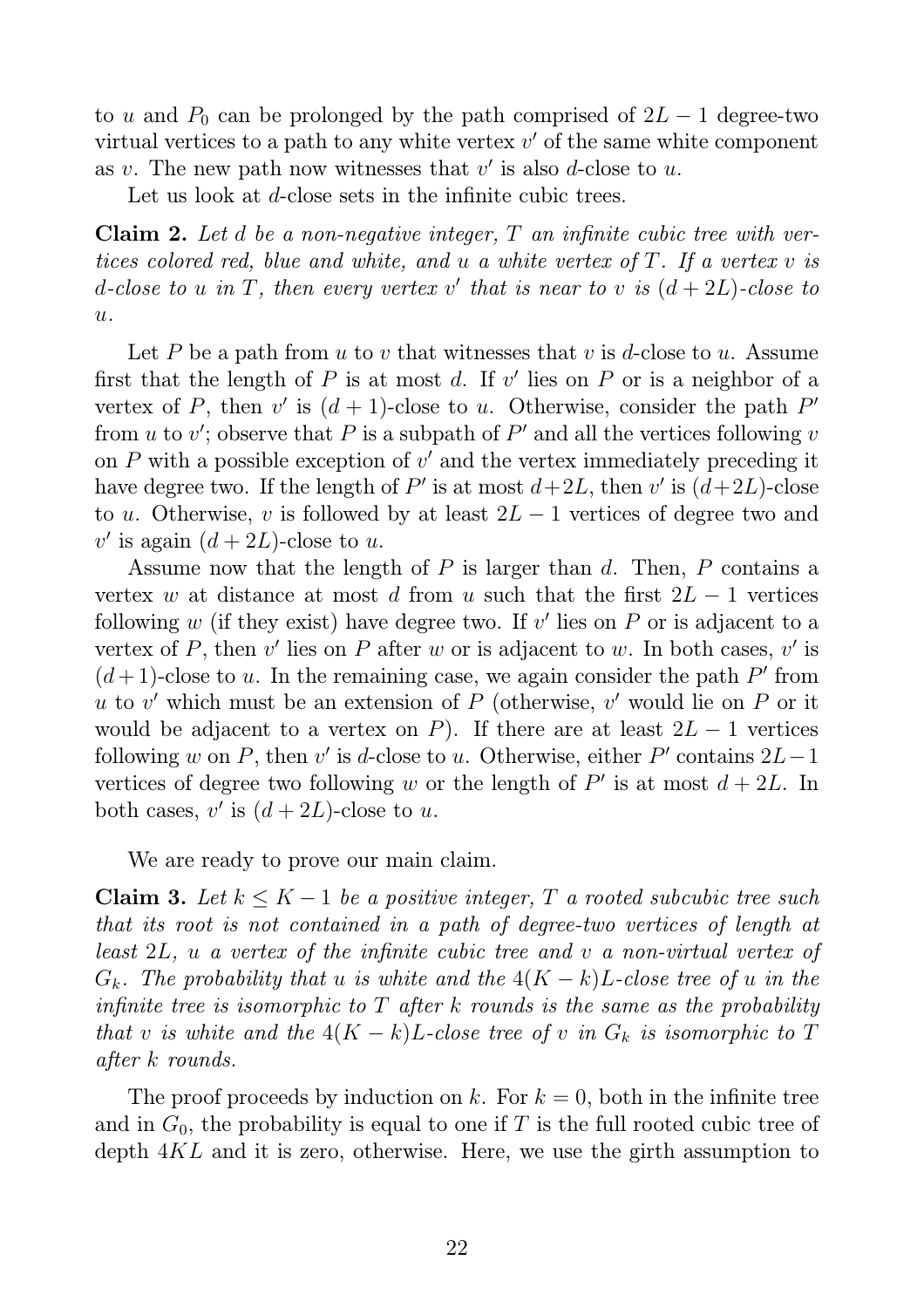derive that the subgraph of G induced by  $4KL$ -close vertices to u is a tree (otherwise, G would contain a cycle of length at most  $8KL + 1$ ).

Suppose  $k > 0$ . Let  $\widetilde{T}$  be the  $4(K - k)L$ -close tree of v in  $G_k$  and W the set of vertices that are  $4(K - k)L + 2L$ -close to v in  $G_{k-1}$ . The degree and the color of each vertex in  $\overline{G}_k$  is determined by vertices that are near to it in  $G_{k-1}$  by Claim 1. The induction assumption and Claim 2 imply that every vertex of W is white and has a given degree i in  $\overline{G}_k$  with the same probability as its counterpart in the infinite cubic tree assuming that the vertex  $u$  of the infinite tree does not lie on a path of degree-two vertices of length at least 2L after  $k-1$  rounds.

If v lies on a path with at least 2L−1 degree-two vertices in  $\overline{G}_k$ , it becomes black. Othwerwise, the set W contains all vertices that are  $4(K - k)L$ -close to v with the exception of the new virtual vertices that are  $4(K - k)L$ -close to v. Since the colorings of newly added virtual trees have been sampled according to the distribution  $\mathcal{D}_{k+1}$ , Lemma 6 implies that the probability that v is white and the  $4(K - k)L$ -close tree of v is equal to T is the same as the corresponding probability for  $u$  in the infinite cubic tree.

**Claim 4.** Let k be a non-negative integer and u a vertex of the infinite cubic tree. The probability that u is white and lies on a white path of length at least  $2L$  after  $k$  rounds is at most  $2\cdot (q_k^2)$  $_{k}^{2}\right) ^{L-1}.$ 

If u lies on such a path, its degree must be two and the length of the path from u in one of the two directions is at least  $L - 1$ . The probability that this happens for each of the two possible directions from  $u$  is at most  $(q_k^2)$  $\binom{2}{k}$ <sup>L-1</sup>. The claim now follows.

Let  $p_0 = \sum_{k=1}^{K} 2 (q_k^2)$  $\binom{2}{k}$ <sup>L-1</sup>. Observe that  $q_k^2 < 1$ . Indeed, if a vertex u of the infinite tree and all the vertices at distance at most  $2K$  from  $u$  are white after the first round, then  $u$  and its three neighbors must have degree three after K rounds (all vertices at distance at most  $2(K+1-k)$  from u are white after k rounds). Since this happens with non-zero probability,  $q_k^3 > 0$  and thus  $q_k^2 < 1$ . This implies that  $p_0$  tends to 0 with L approaching the infinity.

Fix a vertex  $v$  of  $G$ . By Claim 1, the probability that  $v$  is colored red in the k-th round is fully determined by the vertices that are near to  $v$  in  $G_{k-1}$ . All such vertices are also 2L-close to v by Claim 2. Consider a rooted subcubic tree T. If the root of T does not lie on a path with inner vertices of degree two with length at least  $2L$ , then the probability that v is white and the 2L-close tree of v is isomorphic to T is the same as the analogous probability for a vertex of the infinite tree by Claim 3. Since the probability that v is white and it lies on a path of length at least  $2L$  in its  $2L$ -close tree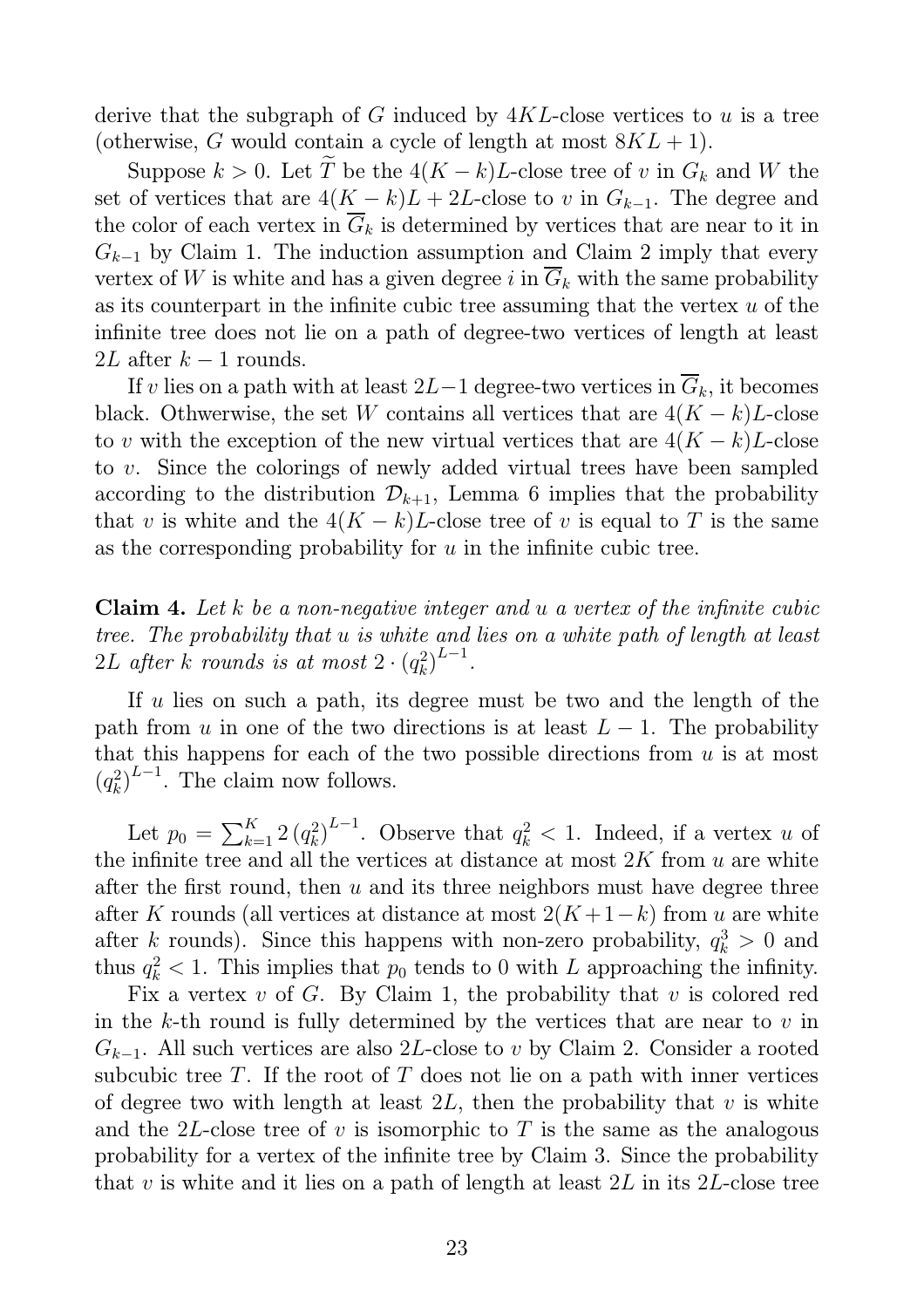at some point during the randomized procedure is at most  $p_0$  by Claim 4, the probability that v is colored red in  $G_K$  is at least  $r_K - p_0$ . Since  $p_0 < \varepsilon$ for L sufficiently large, the statement of the theorem follows.  $\Box$ 

## 6 Conclusion

The method we presented here, similarly to the method of Hoppen [5], can be applied to r-regular graphs for  $r \geq 4$ .

Another related question is whether the fractional chromatic number of cubic graphs is bounded away from 3 under a weaker assumption that the odd girth (the length of the shortest odd cycle) is large. This is indeed the case as we now show.

**Theorem 8.** Let  $g \geq 5$  be an odd integer. The fractional chromatic number of every subcubic graph G with odd girth at least g is at most  $\frac{8}{3-6/(g+1)}$ .

Proof. Clearly, we can assume that G is bridgeless. If G contains two or more vertices of degree two, then we include  $G$  in a large cubic bridgeless graph with the same odd girth. Hence, we can assume that G contains at most one vertex of degree two. Consequently, G has a 2-factor F.

We now construct a probability distribution on the independent sets such that each vertex is included in the independent set chosen according to this distribution with probability at least  $3(1 - 2/(g + 1))/8$ . This implies the claim of the theorem.

Number the vertices of each cycle of F from 1 to  $\ell$  where  $\ell$  is the length of the cycle. Choose randomly a number k between 1 and  $(g+1)/2$  and let W be the set of all vertices with indices equal to k modulo  $(g+1)/2$ . Hence, each vertex is not in W with probability  $1 - 2/(q + 1)$ .

Let  $V_1, \ldots, V_m$  be the sets formed by the paths of  $F \setminus W$ . Since each set  $V_i, i = 1, \ldots, m$ , contains at most  $g-1$  vertices, the subgraph  $G[V_i]$  induced in  $G$  by  $V_i$  is bipartite. Choose randomly (and independently of the other subgraphs) one of its two color classes and color its vertices red. Observe that if an edge has both its end-points colored red, then it must an edge of the matching  $M$  complementary to  $F$ . If this happens, choose randomly one vertex of this edge and uncolor it.

The resulting set of red vertices is independent. We estimate the probability that a vertex v is red conditioned by  $v \notin W$ . With probability 1/2, v is initially colored red. However, with probability at most 1/2 its neighbor through an edge of M is also colored red (it can happen that this neighbor is in W). If this is the case, then the vertex v is uncolored with probability  $1/2$ . Consequently, the probability that v is red is at least  $1/2 \cdot (1 - 1/4) = 3/8$ .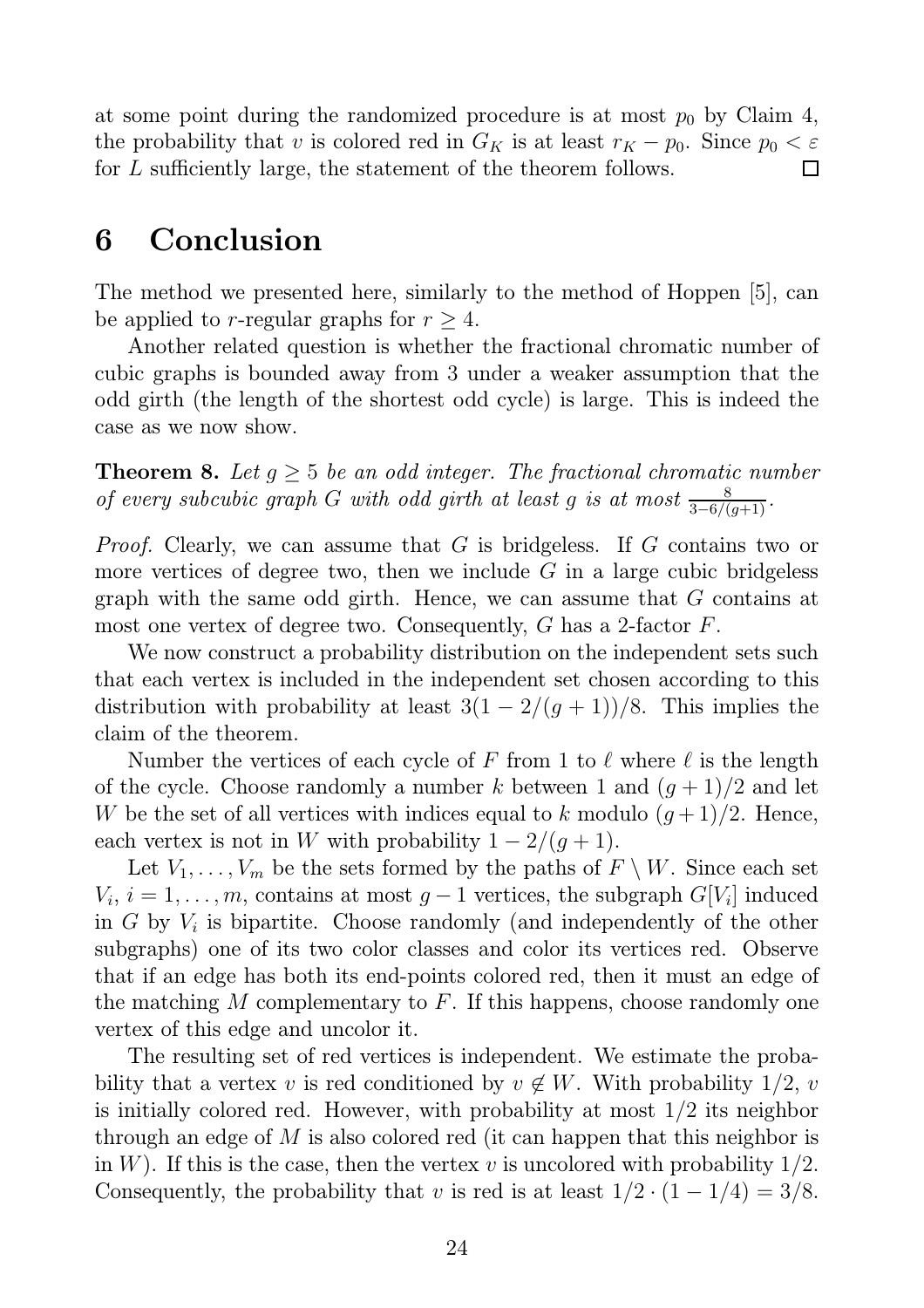Multiplying by the probability that  $v \notin W$ , which is  $1-2/(g+1)$ , we obtain that the vertex  $v$  is included in the independent set with probability at least  $3(1 - 2/(g + 1))/8$  as claimed earlier.  $\Box$ 

## References

- [1] W. Duckworh, M. Zito: Large independent sets in random regular graphs, Theoretical Computer Science 410 (2009), 5236–5243.
- [2] H. Hatami, X. Zhu: The Fractional Chromatic Number of Graphs of Maximum Degree at Most Three, SIAM J. Discrete Math. 23 (2009), 1762–1775.
- [3] A. M. Frieze, S. Suen: On the independence number of random cubic graphs, Random Structures and Algorithms 5 (1994), 649–664.
- [4] Jan Hladký: Bipartite subgraphs in a random cubic graph, Bachelor Thesis, Charles University (2006).
- [5] C. Hoppen: Properties of graphs with large girth, Ph.D. Thesis, University of Waterloo (2008).
- [6] B. D. McKay: Maximum Bipartite Subgraphs of Regular Graphs with Large Grith, Proceedings of the 13th Southeastern Conf. on Combinatorics, Graph Theory and Computing, Boca Raton, Florida (1982).
- [7] B. D. McKay: Independent sets in regular graphs of high girth, Ars Combinatoria 23A (1987), 179–185.
- [8] B. D. McKay: private comunication, 2010.
- [9] J. Nešetřil: Aspects of structural combinatorics (graph homomorphisms and their use), Taiwanese J. Math. 3 (1999), 381–423.
- [10] N. C. Wormald: The asymptotic distribution of short cycles in random regular graphs, J. Combin. Theory, Ser. B 31 (1981), 168–182.
- [11] N. C. Wormald: Differential Equations for random processes and random graphs, Annals of Applied Probability 5 (1995), 1217–1235.
- [12] N. C. Wormald: private communication, 2009.
- [13] Ondřej Zýka: On the bipartite density of regular graphs with large girth, Journal of Graph Theory (1990), 631–634.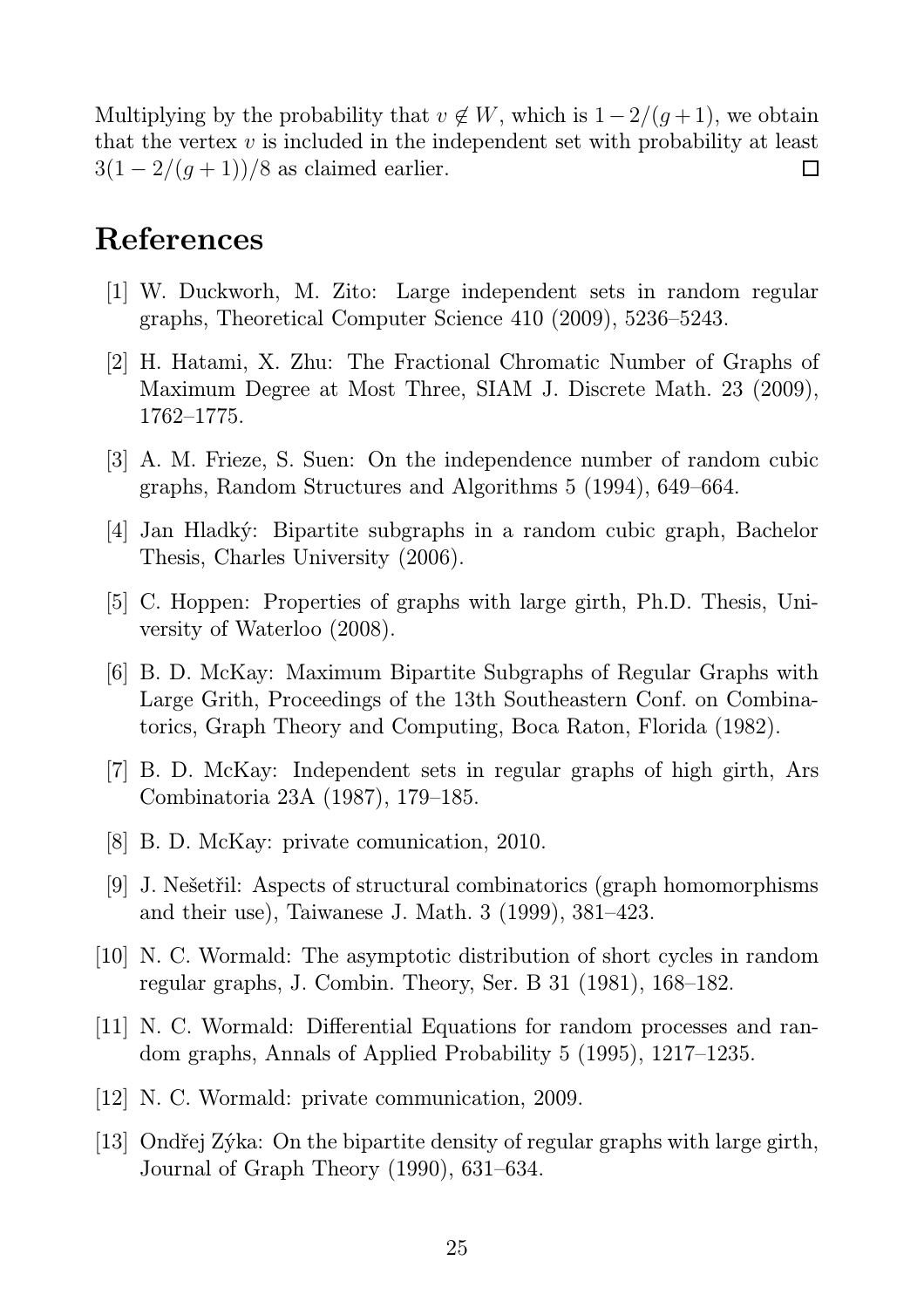## Appendix

```
W<sup>THOLD</sup> = 1.0/1000000
p_1 = 0.00001p_2 = 0.00001def state () :
   print ("%d: r=%f b=%f w =%f q3=%f q2=%f q1=%f w3=%f w2=%f w1=%f w0=%f"
       % (k, p_r, p_b, p_w, q[3], q[2], q[1], w[3], w[2], w[1], w[0]))
def gen_C () :
   S = \{1: q[1], 2: q[2], 3: q[3]\}for u in (1, 2, 3):
      A = (1, 2, 3)B=S if (u>1) else \{ " - " : 1 \}C = S if (u > 2) else \{ " - " : 1 \}for a in A:
       for b in B:
         for c in C:
            C3[(u,a,b,c)] = w[u]*q[a]*B[b]*C[c]
            C2 [ (u, a, b, c)] = q[u] *q[a] *B[b] *C[c]
def init ():
   global p_r , p_w , p_b
   t = (1-p_1)**2w[3] = t**3w[2] = 3*(t**2)*(1-t)w[1] = 3*t*(1-t)*2w[0] = (1-t)**3q[3] = t**2q[2] = 2*t*(1-t)q[1] = (1-t)**2p_b = 1 - (1-p_1) ** 3
   p_r = p_1 * (1-p_b)p_w = 1 - p_r - p_bk = 0p_{w} = 1p_b = p_r = 0w = [0, 0, 0, 3]q = [0, 0, 0, 1]C3 = {1}C2 = { }while (p_w > W_THOLD):
   k + 1if (k == 1):
      init ()
      state ()
      continue
   o1 = q[1]/(1-q[2]**2)e1 = q[2]*01p1 = o1 + e1o3 = q[3]/(1-q[2]**2)
```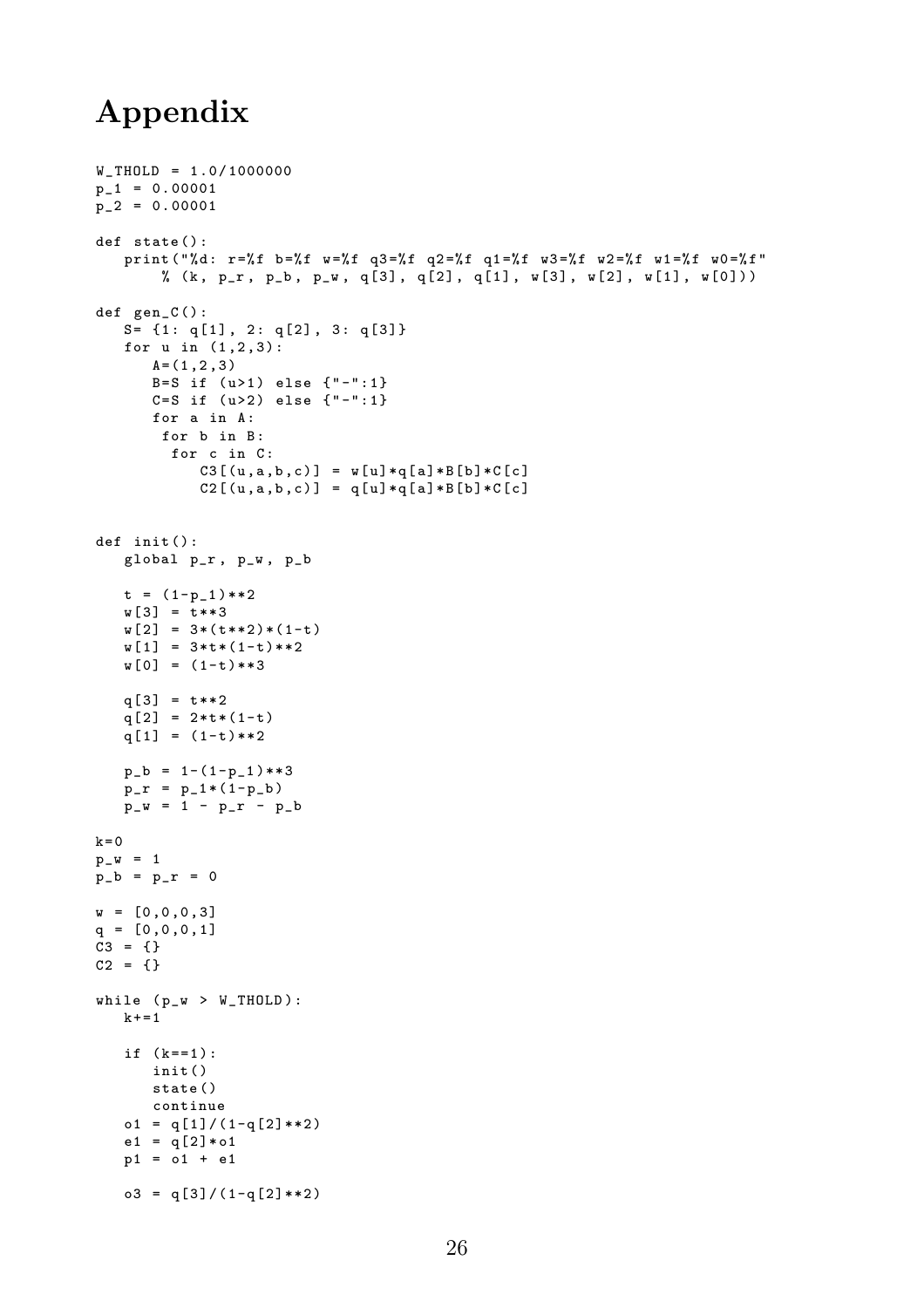```
e3 = q[2]*03p3 = 03 + e3p3_n = q[3]/(1-q[2] * (1-p_2))o3_n = q[3]/(1-q[2]**2 * (1-p_2)**2)e3_n = q[2] * (1-p_2) * o3_no3_y = (q[2]*2 * (1-(1-p_2)*2)*o3) / (1-q[2]*2 * (1-p_2)*2)e3_y = q[2] * (p_2 * 03 + (1-p_2) * 03_y)Pr = [1, 0, 0, 0]Pb = [0, 0, 0, 0]Pr [1] = (e1 + o1*.5) + p3Pb [1] = o1*.5Pr [2] = e1**2 + e1*01 + 2*e1*p3Pr [2] += (1-p_2) * (o3_y * * 2 + 2 * o3_y * o3_n + o3_y * e3_y + o3_n * e3_y + o3_n * e3_n)Pr [2] += p_2 * (o3**2 + o3*e3)Pb [2] = 01**2 + e1*01 + 2*01*p3Pb [2] += (1-p_2) * (e3_y *2 +2* e3_y * e3_n + o3_y * e3_y + o3_n * e3_y + o3_y * e3_n)Pb [2] += p_2 * (e3**2+03*e3)Pb \lceil 3 \rceil = 1 - \frac{1}{63} \text{ n} + \text{e1} + 03 \text{ y} / 2 \times 3p_r += p_w * (w[0] + w[1] * Pr[1] + w[2] * Pr[2])p_b += p_w * (w[1] * Pb[1] + w[2] * Pb[2] + w[3] * Pb[3])p_w = 1 - p_r - p_br32 = o1 + (1-p_2) * (p3_n + .5 * e3_y) + p_2 * (.5 * e3)s33 = (p3_n + e1 + o3_y/2)**2
s32 = (1-p_2) * p3_n / r32gen_C ()
T = [0, 0, 0, 0]sum = 0for C in C3 :
   deg1 = False
    for x in C:
       if x == 1:
           deg1 = True
           break
    if deg1: continue
   N = \{ \}C_p = C3 [C]if (C[0] == 2):
        N [3] = \{0:1\}C_p * = 1 - p_2for i in (1,2):
           if (C[i] == 3):
              N[i] = \{0: s33 \}N[i][1] = 1 - N[i][0]elif (C[i] == 2):
              C_p *= (1-p_2) * p3_nN[i] = \{0: 1\}
```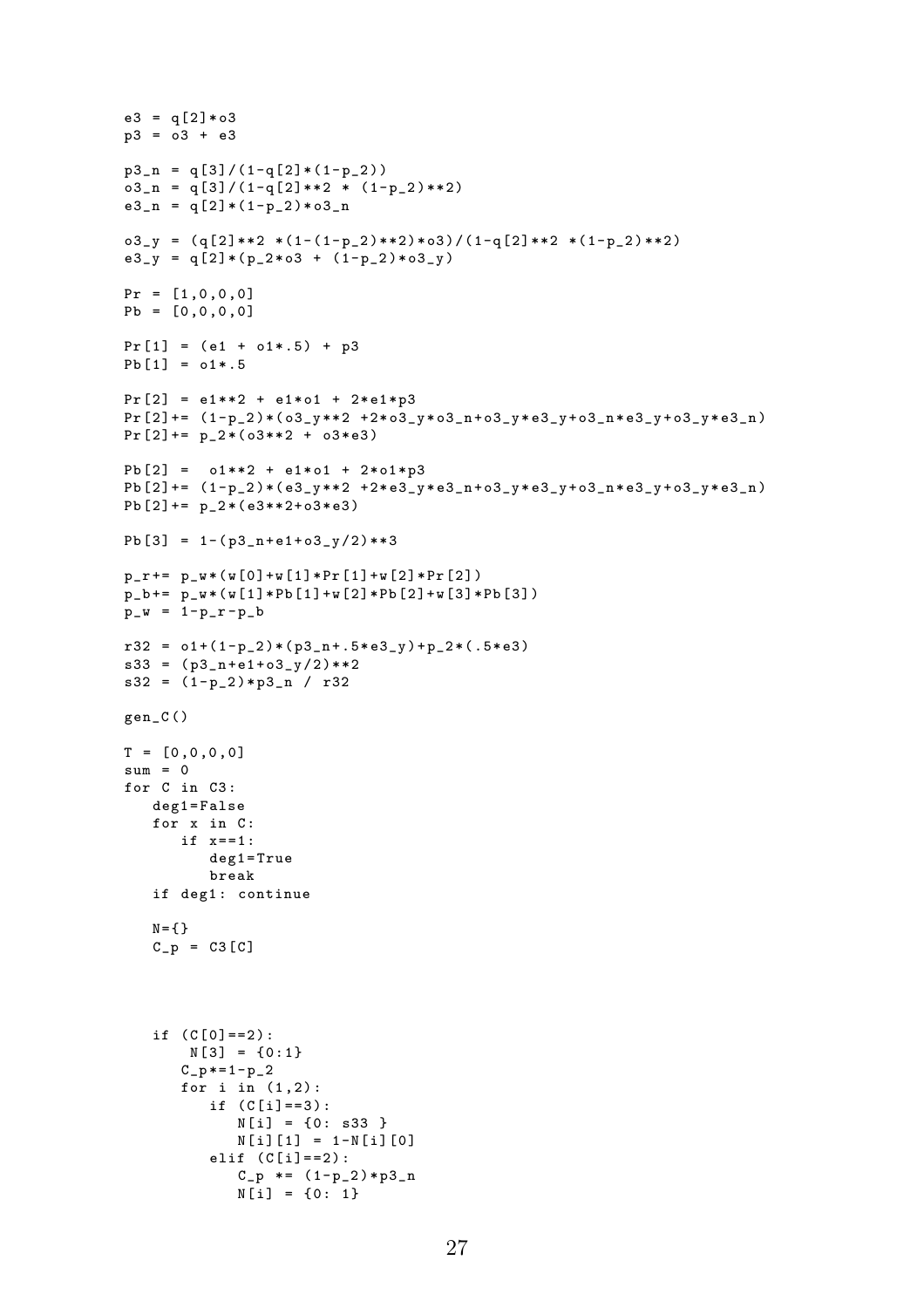```
elif (C[0] == 3):
       for i in (1, 2, 3):
          if (C[i] == 3):
             N[i] = \{0: s33 \}elif (C[i] == 2):
             C_p * = r32
             N[i] = \{0: s32 \}N[i][1] = 1 - N[i][0]sum += C_pfor a in N[1]:
      for b in N[2]:
          for c in N[3]:
             T[C[0] - a - b - c] += C_p * N[1] [a] * N[2] [b] * N[3] [c]for i in (0, 1, 2, 3): w[i] = T[i]/sumT = [0, 0, 0, 0]sum = 0for C in C2 :
   deg1 = False
   for x in C:
      if x == 1:
          deg1 = True
          break
   if deg1: continue
   N = \{\}C_p = C2 [C]if (C[1] == 3):
      C_p * = s33
   elif (C[1] == 2):
      C_p *= (1-p_2) * p3_nif (C[0] == 2):
       N [3] = \{0:1\}C_{p} *= 1 - p_2
       if (C[2] == 3):
          N[2] = \{0: s33 \}N[2][1] = 1 - N[2][0]elif (C[2] == 2):
          C_p *= (1-p_2) * p3_nN[2] = \{0: 1\}elif (C[0] == 3):
       for i in (2,3):
          if (C[i] == 3):
             N[i] = \{0: s33 \}elif (C[i] == 2):
             C_p * = r32
             N[i] = \{0: s32 \}N[i][1] = 1 - N[i][0]sum += C_pfor b in N[2]:
       for c in N[3]:
          T[C[0] - b - c] += C_{p * N[2] [b] * N[3] [c]
```